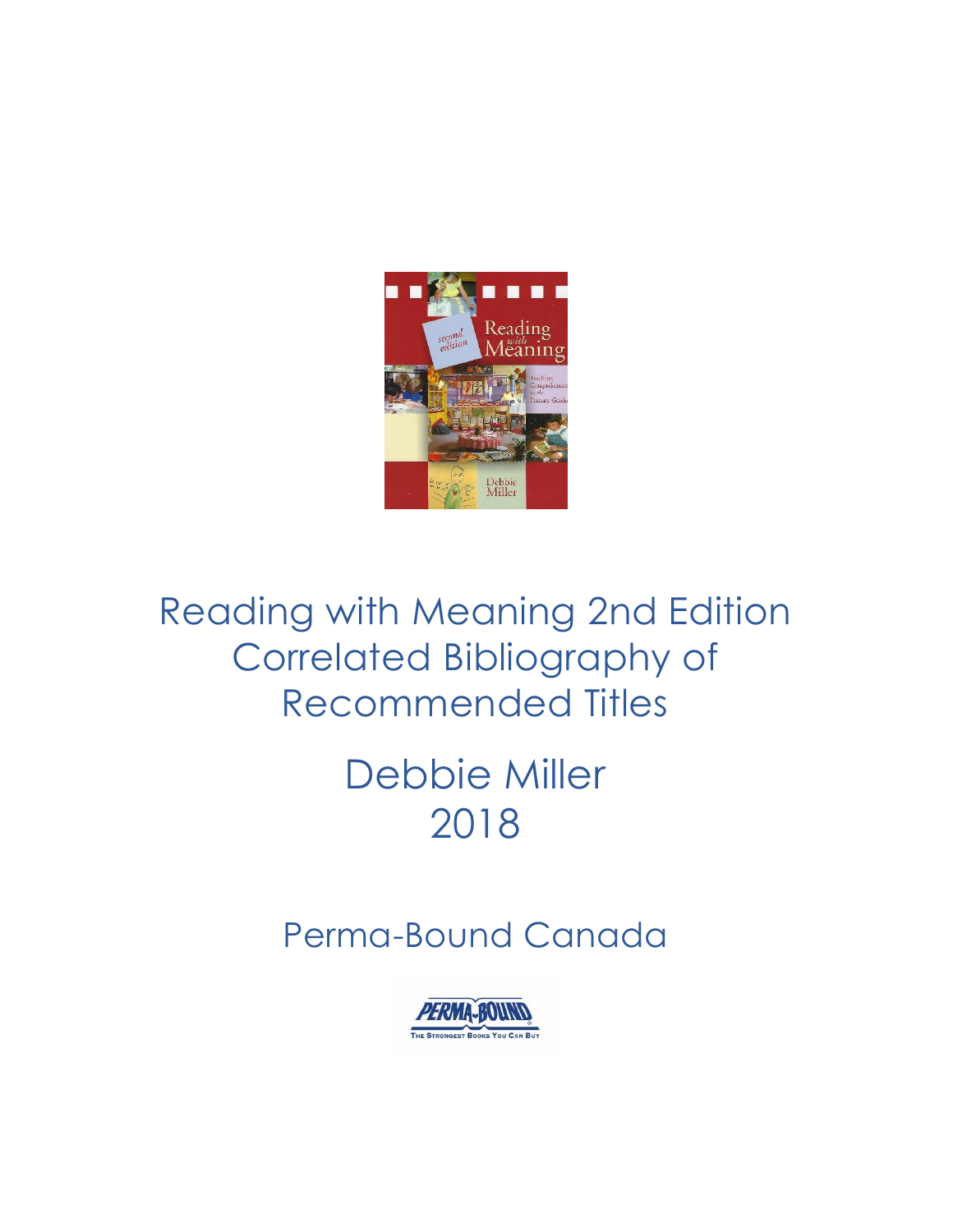• • •

# Reading with Meaning 2nd Edition Correlated Bibliography of Recommended Titles

Perma-Bound Canada

## *Perma-Bound Collection*

Perma-Bound maintains a collection of over 300,000 titles in all formats, including eBooks, and bindings. The titles we carry are based on a number of factors including publisher information (we carry titles from over 1,000 publishers), reviews from independent reviewing agencies, award winners, and in-house Library and Classroom expertise gathered from over 50 years in the K-12 literature market.

## *Hand-Picked Selections*

Perma-Bound Books has a staff of accredited librarians and consultants who are experts in developing lists for specific needs. This list was developed by our in-house experts.

## *Reading with Meaning*

It has been ten years since the first edition, in which Debbie chronicled a year in her own classroom. Reading with Meaning, Second Edition supports that work and expands her vision of strategy instruction and intentional teaching and learning. Debbie believes that every child deserves at least a full year of growth during each classroom year and offers planning documents with matching assessments to ensure that no child falls through the cracks. The second edition also provides new book recommendations that will engage and delight students, and current picture books for reading aloud and strategy instruction.

#### *Perma-Bound Books* • • •

All the books in this list are in the Perma-Bound binding.

"Our Perma-Bound bindings are Unconditionally Guaranteed."

The list is presented in ascending alphabetical order by Title.

Please visit [www.perma](http://www.perma-bound.com/)[bound.com/](http://www.perma-bound.com/)canada for further information on any title. Titles may be searched by entering the Title, Author, or Order Number in the search box.

All orders are shipped free of charge.

All MARC records are free.

\*All prices subject to change without notice

Copyright Perma-Bound Canada All Rights Reserved

04162018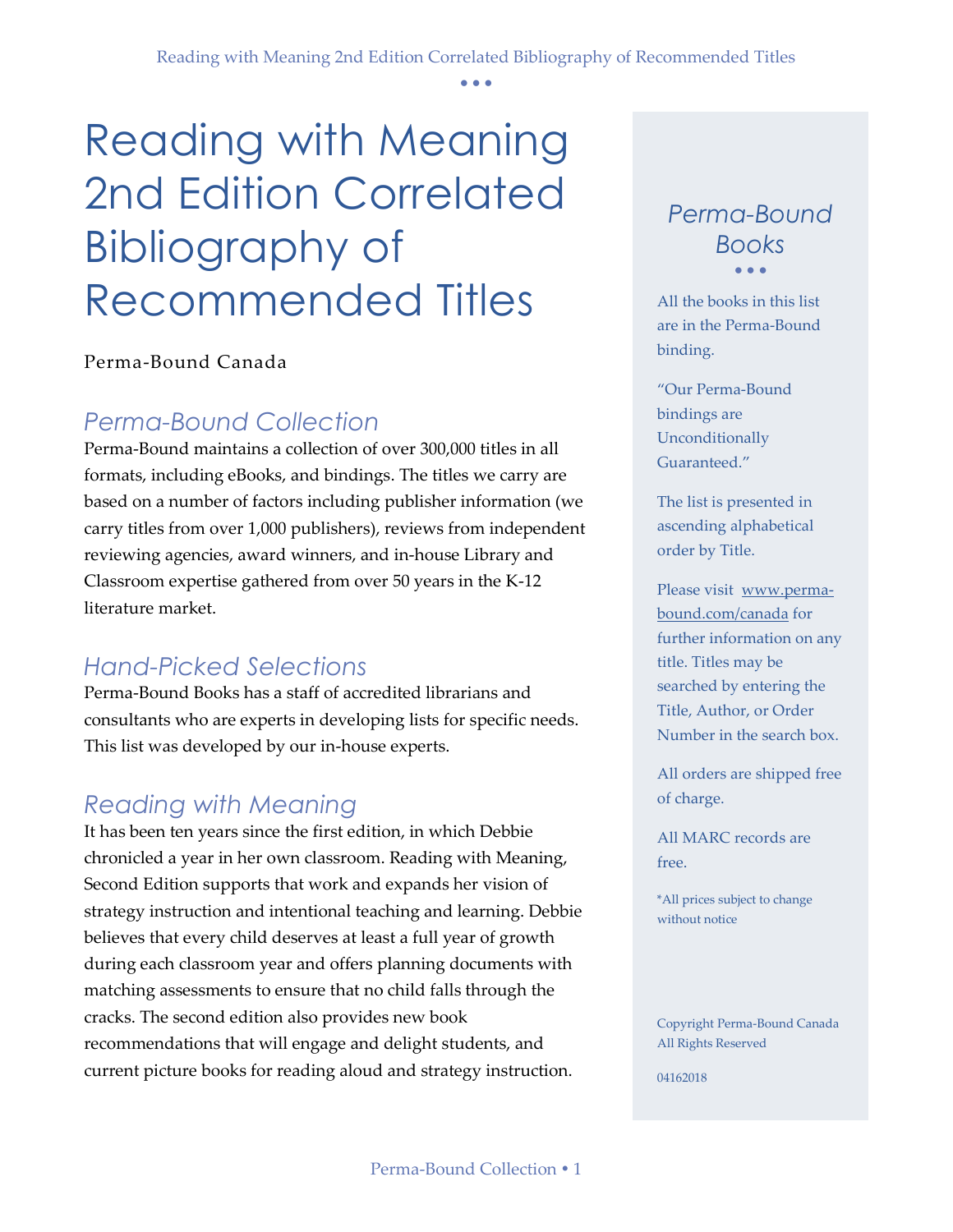• • •

## *Selection Criteria*

The selection of was taken from Reading with Meaning, Second Edition by Debbie Miller.

The bibliography is presented beginning with Texts for Schema, through Texts for Mental Images, Texts for Inferring, Texts for Asking Questions, and Texts for Synthesizing.

It also includes recommended nonfiction titles and Selected Sets and Series from Dorling Kindersley, Eyewitness Books, Zoo Books and National Geographic.

## *Perma-Bound Books Impact Statement*

• • •

In compliance with Perma-Bound environmental guidelines to reduce our environmental footprint we have selected titles in our long-lasting, low impact, guaranteed Perma-Bound binding.

• • •

## *Place an Order*

Orders can be placed: Toll Free: 1.800.461.1999. Fax: 1.888.250.3811. Email: [perma](mailto:perma-bound.ca@sympatico.ca)[bound.ca@sympatico.ca](mailto:perma-bound.ca@sympatico.ca)

Or orders can be sent to us directly from our website at:

**www.perma-bound.com**

Copyright Perma-Bound Canada 2018 – All Rights Reserved

\*All prices subject to change without notice

4202018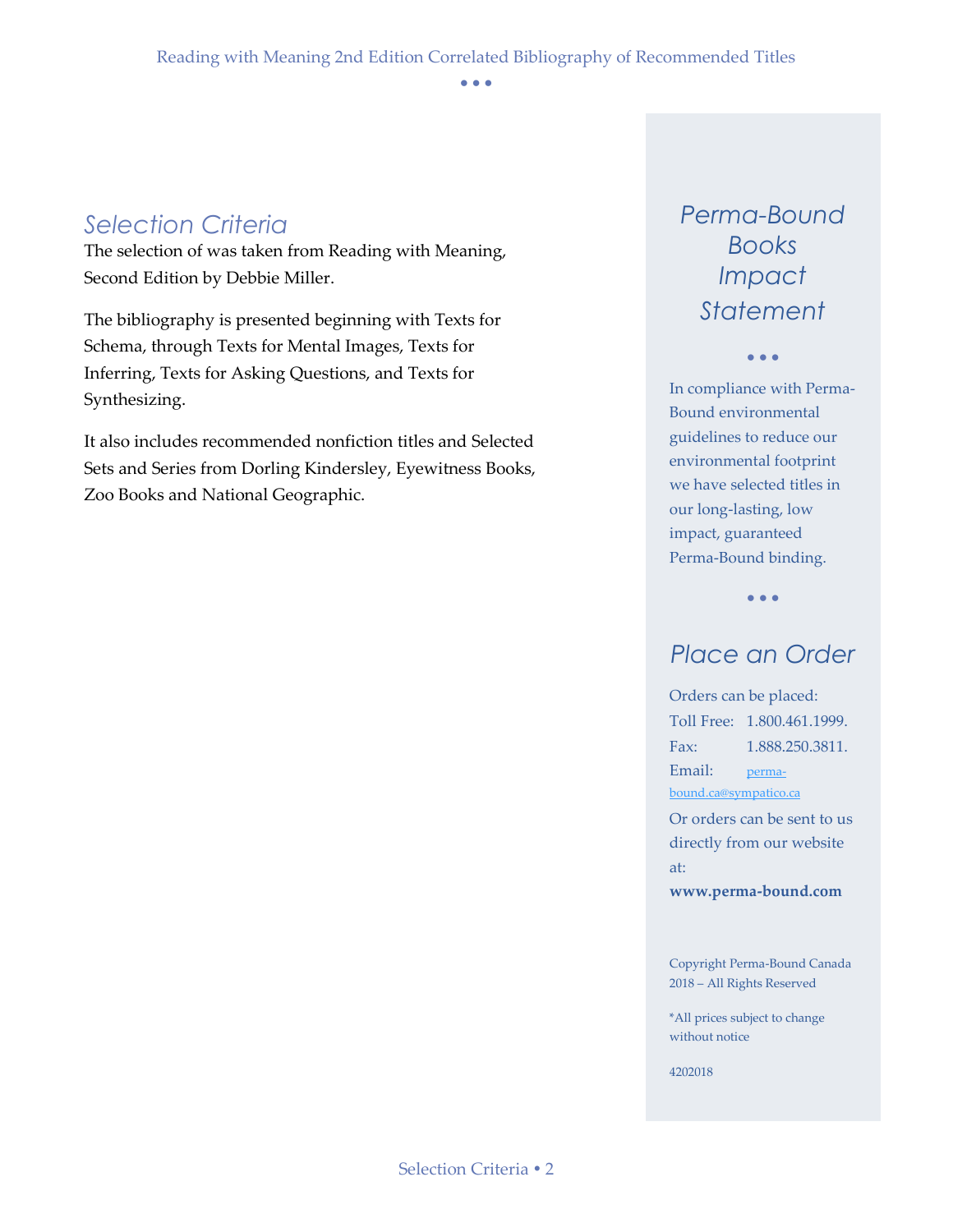



THE STRONGEST BOOKS YOU CAN BUY

**Perma-Bound Canada Phone: 1-800-461-1999 Email: perma-bound.ca@sympatico.ca**

## *Appendix : A Collection of Books to Start the Year & Use All Year Long - Pgs 197-200*

#### **Fiction Picture Books**

| Cat.#   | Title                                      | Author                                                  | Price    | <u>Ext</u> |
|---------|--------------------------------------------|---------------------------------------------------------|----------|------------|
| 53921   | Chrysanthemum                              | Henkes, Kevin                                           | 17.86    |            |
| 36828   | Duck! Rabbit!                              | Rosenthal, Amy Krouse                                   | 25.64    |            |
| 89596   | Enemy Pie                                  | Munson, Derek                                           | 25.64    |            |
| 43849   | How Rocket Learned to Read                 | Hills, Tad                                              | 26.65    |            |
| 148846  | How to Heal a Broken Wing                  | Graham, Bob                                             | 17.86    |            |
| 158402  | Ish                                        | Reynolds, Peter H.                                      | 24.97    |            |
| 172575  | Koala Lou                                  | Fox, Mem                                                | 17.86    |            |
| 4243768 | Little Hummingbird (Hardcover Trade)       | Yahguhlanaas, Michael Nicoll                            | 18.73    |            |
| 1679    | My Lucky Day                               | Kasza, Keiko                                            | 15.83    |            |
| 219262  | Odd Velvet                                 | Whitcomb, Mary                                          | 23.6     |            |
| 144619  | Oliver Button Is a Sissy (Hardcover Trade) | DePaola, Tomie                                          | 19.88    |            |
| 249875  | Recess Queen                               | O'Neill, Alexis                                         | 26.65    |            |
| 282218  | Stand Tall, Molly Lou Melon                | Lovell, Patty                                           | 25.64    |            |
| 22497   | Wolf's Coming!                             | Kulka, Joe                                              | 26.65    |            |
|         |                                            | Chapter Two: In September, Part One - Referenced Titles | \$313.46 |            |
|         |                                            | Number of Titles in this List                           | 14       |            |

#### **Nonfiction Picture Books (sorted by Author and by Title)**

| Cat.#  | Title                                                                                | Author                                | Price   | Ext |
|--------|--------------------------------------------------------------------------------------|---------------------------------------|---------|-----|
| 19075  | Spiders                                                                              | Bishop, Nic                           | \$26.65 |     |
| 52373  | Growing Patterns: Fibonacci Numbers in Nature                                        | Campbell, Sarah C.                    | \$18.62 |     |
| 24848  | Bat Loves the Night: Read and Wonder                                                 | Davies, Nicola                        | \$16.85 |     |
| 150440 | Ice Bear: In the Steps of the Polar Bear                                             | Davies, Nicola                        | \$16.85 |     |
| 223651 | One Tiny Turtle: Read and Wonder                                                     | Davies, Nicola                        | \$16.85 |     |
| 70442  | Life-Size Zoo: From Tiny Rodents to Gigantic Elephants, an Actual S Earhart, Kristin |                                       | \$19.84 |     |
| 14333  | Owen & Mzee: The Language of Friendship                                              | Hatkoff, Isabella & Craig, & Kahumbu, | \$27.65 |     |
| 9940   | Owen & Mzee: The True Story of a Remarkable Friendship                               | Hatkoff, Isabella & Craig, & Kahumbu, | \$26.65 |     |
| 2524   | <b>Actual Size</b>                                                                   | Jenkins, Steve                        | \$17.86 |     |
| 2394   | Almost Gone: The World's Rarest Animals                                              | Jenkins, Steve                        | \$15.83 |     |
| 127124 | Animals by the Numbers: A Book of Infographics                                       | Jenkins, Steve                        | \$26.65 |     |
| 138806 | Apex Predators: Top Killers of the Past and Present                                  | Jenkins, Steve                        | \$26.65 |     |
| 44292  | Bones: Skeletons and How They Work                                                   | Jenkins, Steve                        | \$28.37 |     |
| 151542 | Deadliest!: 20 Dangerous Animals                                                     | Jenkins, Steve                        | \$24.96 |     |
| 97451  | Egg: Nature's Perfect Package                                                        | Jenkins, Steve                        | \$26.65 |     |

#### **PERMA-BOUND CANADA**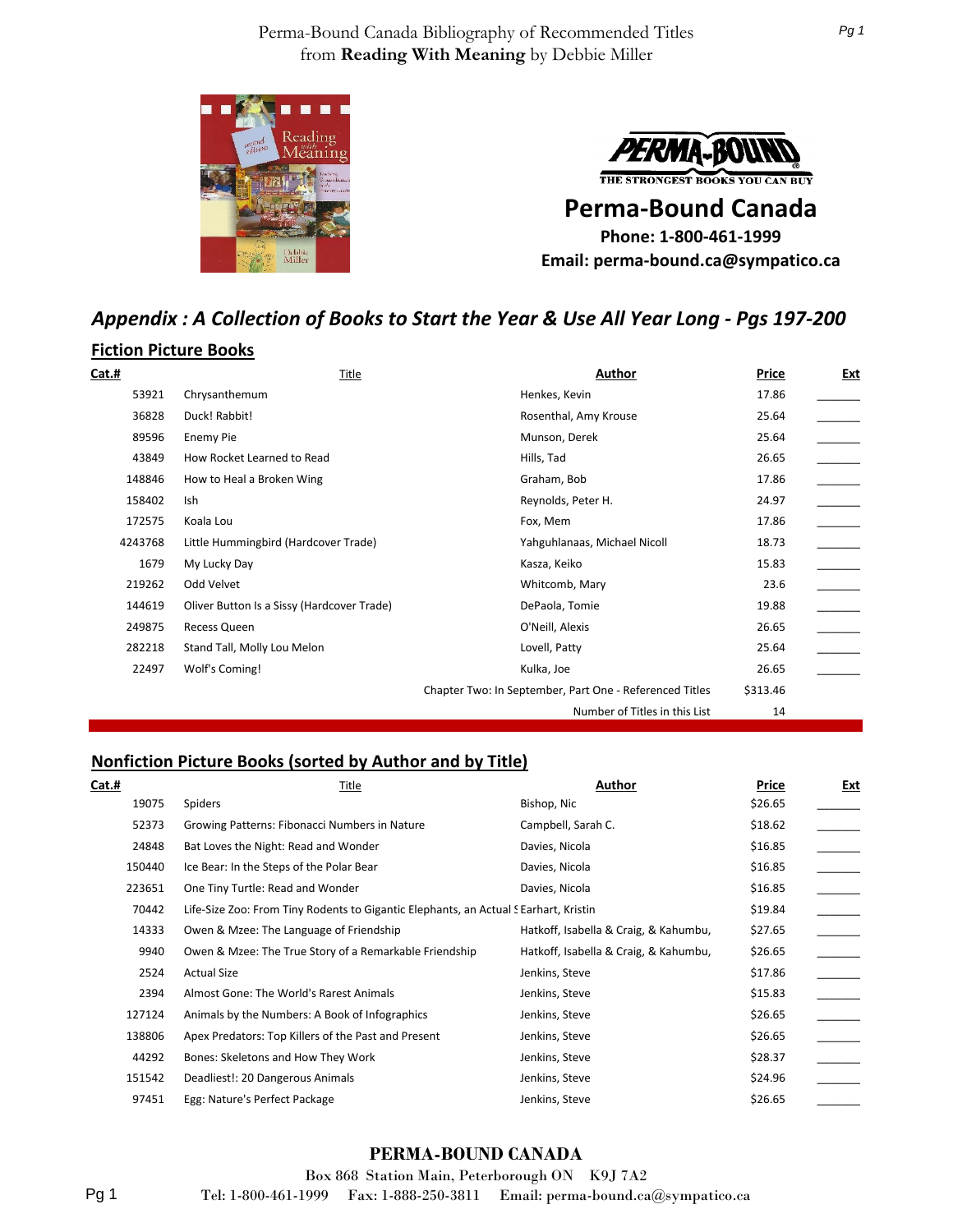| 80517  | Eye to Eye: How Animals See the World                                                          | Jenkins, Steve                                          | \$26.65  |  |
|--------|------------------------------------------------------------------------------------------------|---------------------------------------------------------|----------|--|
| 108716 | How to Swallow a Pig: Step-By-Step Advice from the Animal Kingd Jenkins, Steve                 |                                                         | \$26.65  |  |
| 127198 | I See a Kookaburra!: Discovering Animal Habitats Around the Worl Jenkins, Steve                |                                                         | \$17.86  |  |
| 108806 | Prehistoric Actual Size                                                                        | Jenkins, Steve                                          | \$18.88  |  |
| 158755 | Speediest!: 19 Very Fast Animals                                                               | Jenkins, Steve                                          | \$13.49  |  |
| 151544 | Trickiest!: 19 Sneaky Animals                                                                  | Jenkins, Steve                                          | \$15.83  |  |
| 119503 | Flying Frogs and Walking Fish: Leaping Lemurs, Tumbling Toads, Je Jenkins, Steve & Page, Robin |                                                         | \$26.65  |  |
| 15185  | Animals Nobody Loves                                                                           | Simon, Seymour                                          | \$17.86  |  |
| 44782  | Biblioburro: A True Story from Colombia                                                        | Winter, Jeanette                                        | \$26.65  |  |
| 32102  | Wangari's Trees of Peace: A True Story from Africa                                             | Winter, Jeanette                                        | \$25.65  |  |
|        |                                                                                                | Appendix - Nonfiction Picture Books - Referenced Titles | \$553.10 |  |
|        |                                                                                                | Number of Titles in this List                           | 25       |  |
|        |                                                                                                |                                                         |          |  |

#### **Wordless Books**

| Cat.#   | Title                               | Author                        | Price    | Ext                      |
|---------|-------------------------------------|-------------------------------|----------|--------------------------|
| 41650   | <b>Ball for Daisy</b>               | Raschka, Christopher          | \$26.65  |                          |
| 138199  | Bee & Me                            | Jay, Alison                   | \$24.61  |                          |
| 37382   | Boy, a Dog, a Frog, and a Friend    | Mayer, Mercer & Marianna      | \$14.82  |                          |
| 51811   | Carl and the Baby Duck              | Day, Alexandra                | \$13.81  |                          |
| 56189   | Carl and the Kitten                 | Day, Alexandra                | \$13.81  |                          |
| 51812   | Carl and the Puppies                | Day, Alexandra                | \$13.81  |                          |
| 81232   | Carl and the Sick Puppy             | Day, Alexandra                | \$14.82  |                          |
| 46294   | <b>Carl Goes Shopping</b>           | Day, Alexandra                | \$13.55  | $\overline{\phantom{a}}$ |
| 44737   | Chalk                               | Thomson, Bill                 | \$24.61  |                          |
| 21075   | Flower Man: A Wordless Picture Book | Ludy, Mark                    | \$15.34  | $\overline{a}$           |
| 120060  | Good Dog, Carl                      | Day, Alexandra                | \$17.86  |                          |
| 38054   | Lion & The Mouse                    | Pinkney, Jerry                | \$26.66  |                          |
| 181704  | Looking Down                        | Jenkins, Steve                | \$10.08  | $\overline{\phantom{a}}$ |
| 228712  | Pancakes for Breakfast              | DePaola, Tomie                | \$16.85  |                          |
| 150334  | Red Again                           | Lehman, Barbara               | \$25.64  |                          |
| 250128  | Red Book                            | Lehman, Barbara               | \$25.64  | $\overline{\phantom{0}}$ |
| 51201   | Secret Box                          | Lehman, Barbara               | \$14.76  |                          |
| 4951261 | Umbrella                            | Schubert, Ingrid & Deiter     | \$18.73  | $\overline{\phantom{a}}$ |
| 26678   | Wave                                | Lee, Suzy                     | \$24.61  |                          |
| 129823  | WHY?                                | Popov, Nikolai                | \$13.26  |                          |
|         |                                     | Appendix - Wordless Books     | \$973.67 |                          |
|         |                                     | Number of Titles in this List | 23       |                          |

## **Songbooks**

| Cat.#  | <b>Title</b>                                          | <b>Author</b>                 | Price   | <u>Ext</u> |
|--------|-------------------------------------------------------|-------------------------------|---------|------------|
| 103601 | <b>Five Little Ducks</b>                              | Raffi                         | \$11.79 |            |
| 159799 | Itsy Bitsy Spider                                     | Trapani, Iza                  | \$17.82 |            |
| 177916 | Little Bunny Foo Foo: Told and Sung by the Good Fairy | Johnson, Paul Brett           | \$26.65 |            |
| 198409 | Miss Mary Mack: A Hand-Clapping Rhyme                 | Hoberman, Mary Ann            | \$17.86 |            |
|        |                                                       | Appendix - Sognbooks          | \$74.12 |            |
|        |                                                       | Number of Titles in this List | 4       |            |

#### **PERMA-BOUND CANADA**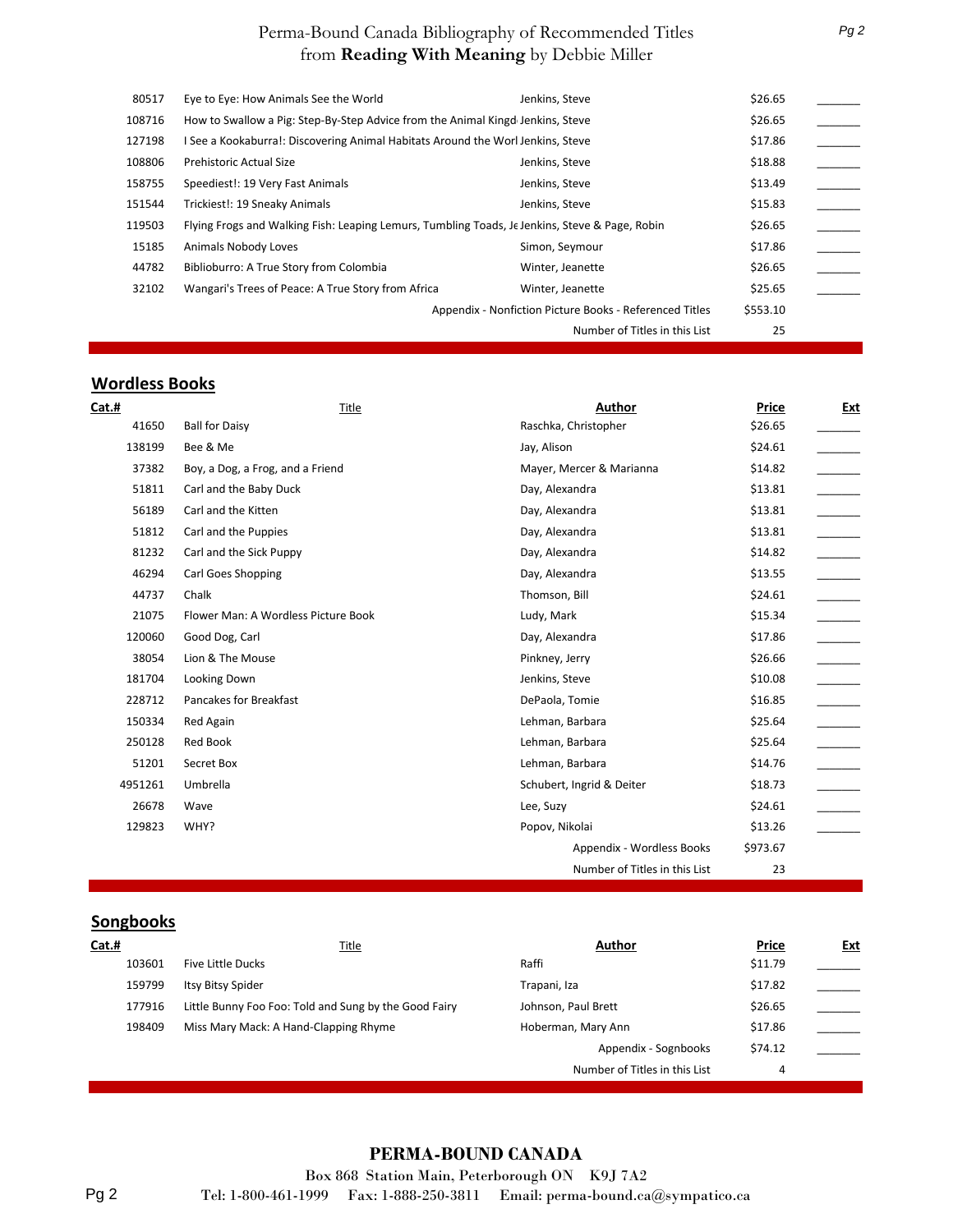#### **Predictable Books - Consider Purchasing Mulitple Copies of these Titles**

| Cat.#  | Title                                                      | Author                        | Price    | Ext |
|--------|------------------------------------------------------------|-------------------------------|----------|-----|
| 40725  | Brown Bear, Brown Bear, What Do You See?                   | Martin, Bill, Jr.             | \$26.65  |     |
| 79332  | Does a Kangaroo Have a Mother, Too?                        | Carle, Eric                   | \$16.85  |     |
| 52591  | I Love My White Shoes                                      | Litwin, Eric                  | \$26.65  |     |
| 150225 | I Went Walking                                             | Williams, Sue                 | \$17.86  |     |
| 175484 | Let's Go Visiting                                          | Williams, Sue                 | \$10.11  |     |
| 186295 | Magic Fish                                                 | Littledale, Freya             | \$13.81  |     |
| 192272 | Mary Wore Her Red Dress, and Henry Wore His Green Sneakers | Peek, Merle                   | \$10.10  |     |
| 60180  | Pete the Cat and His Four Groovy Buttons                   | Litwin, Eric                  | \$25.29  |     |
| 52629  | Rocking in My School Shoes                                 | Litwin, Eric                  | \$26.65  |     |
| 304703 | <b>Tough Boris</b>                                         | Fox, Mem                      | \$17.86  |     |
| 322690 | We're Going on a Bear Hunt                                 | Rosen, Michael                | \$17.86  |     |
| 328376 | Who Hops?                                                  | Davis, Katie                  | \$10.11  |     |
|        |                                                            | Appendix - Predictable Books  | \$219.80 |     |
|        |                                                            | Number of Titles in this List | 12       |     |

#### **Alphabet Books**

| Cat.#   | Title                                      | Author                                | Price    | <u>Ext</u> |
|---------|--------------------------------------------|---------------------------------------|----------|------------|
| 8568    | Alphabet Adventure                         | Wood, Audrey                          | \$27.65  |            |
| 50968   | Chicka Chicka Boom Boom                    | Martin, Bill, Jr. & Archambault, John | \$17.86  |            |
| 350151  | Dr. Seuss's ABC                            | Dr. Seuss                             | \$18.53  |            |
| 4942860 | If Rocks Could Sing: A Discovered Alphabet | McGuirk, Leslie                       | \$17.67  |            |
| 41401   | <b>LMNO Peas</b>                           | Baker, Keith                          | \$26.65  |            |
| 220697  | Old Black Fly                              | Aylesworth, Jim                       | \$17.86  |            |
| 33038   | Superhero ABC                              | McLeod, Bob                           | \$17.86  |            |
|         |                                            | Appendix - Alphabet Books             | \$144.08 |            |
|         |                                            | Number of Titles in this List         |          |            |

#### **Rhyming Books**

| <b>Cat.#</b> | Title                                                                          | Author               | Price   | <b>Ext</b> |
|--------------|--------------------------------------------------------------------------------|----------------------|---------|------------|
| 130316       | 5 Little Ducks                                                                 | Fleming, Denise      | \$26.65 |            |
| 8581         | Alphabet Under Construction                                                    | Fleming, Denise      | \$17.86 |            |
| 23121        | <b>Barnyard Banter</b>                                                         | Fleming, Denise      | \$17.86 |            |
| 62425        | Count!                                                                         | Fleming, Denise      | \$17.86 |            |
| 153465       | In the Small, Small Pond                                                       | Fleming, Denise      | \$18.88 |            |
| 153475       | In the Tall, Tall Grass                                                        | Fleming, Denise      | \$17.86 |            |
| 19234        | Jazz Baby                                                                      | Wheeler, Lisa        | \$24.62 |            |
| 7418         | Llama, Llama Red Pajama                                                        | Dewdney, Anna        | \$26.65 |            |
| 184683       | Lunch                                                                          | Fleming, Denise      | \$17.86 |            |
| 20434        | Mother Goose's Little Treasures                                                | Opie, Iona           | \$15.99 |            |
| 220452       | Oh Say Can You Say?                                                            | Dr. Seuss            | \$18.53 |            |
| 103439       | One, Two, Buckle My Shoe (Includes Music CD and Web Access Co Anderson, Steven |                      | \$33.14 |            |
| 245731       | Pumpkin Eye                                                                    | Fleming, Denise      | \$17.86 |            |
| 249547       | Read-Aloud Rhymes for the Very Young                                           | Prelutsky, Jack, ed. | \$25.99 |            |
| 271265       | Silly Sally                                                                    | Wood, Audrey         | \$26.65 |            |
| 350401       | There's a Wocket in My Pocket!                                                 | Dr. Seuss            | \$18.53 |            |
|              |                                                                                |                      |         |            |

#### **PERMA-BOUND CANADA**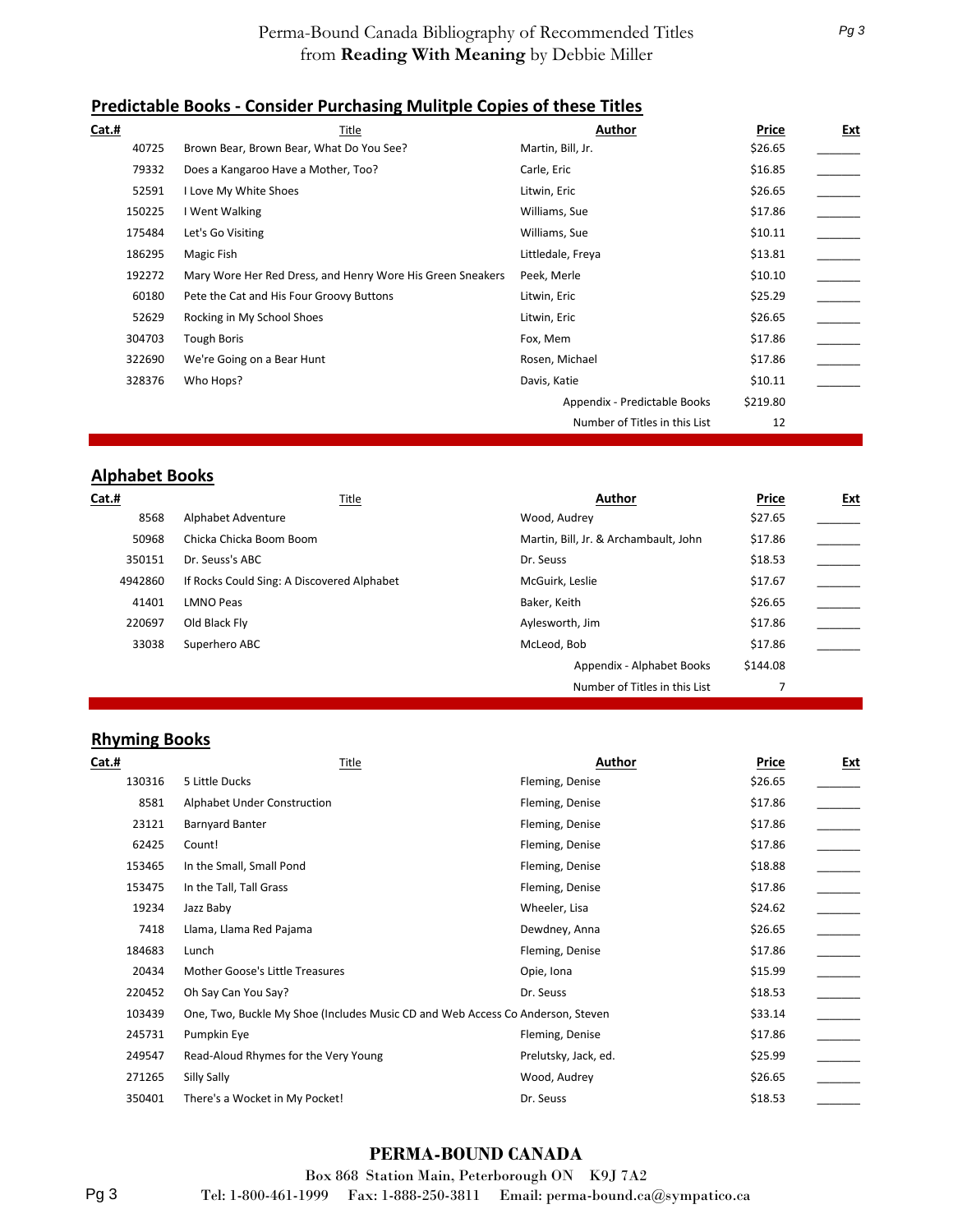| 302070 | Time to Sleep          | Fleming, Denise               | \$17.86  |  |
|--------|------------------------|-------------------------------|----------|--|
| 36756  | <b>Truckery Rhymes</b> | Scieszka, Jon                 | \$26.65  |  |
|        |                        | Appendix - Rhyming Books      | \$387.30 |  |
|        |                        | Number of Titles in this List | 18       |  |

## **Referenced Texts in Individual Chapters**

#### *Chapter 2: In September, Part One*

## **Referenced Titles** *(List sorted by Title)*

| Cat.#  | Title                                       | Author                                                  | Price    | Ext |
|--------|---------------------------------------------|---------------------------------------------------------|----------|-----|
| 2524   | <b>Actual Size</b>                          | Jenkins, Steve                                          | \$17.86  |     |
| 51306  | Chicken Soup with Rice: A Book of Months    | Sendak, Maurice                                         | \$15.80  |     |
| 350151 | Dr. Seuss's ABC                             | Dr. Seuss                                               | \$18.53  |     |
| 81916  | Dragons of Blueland                         | Gannett, Ruth Stiles                                    | \$16.85  |     |
| 88681  | Elmer and the Dragon                        | Gannett, Ruth Stiles                                    | \$16.85  |     |
| 61320  | Gemstones                                   | Squire, Ann O.                                          | \$16.81  |     |
| 130368 | Hand Rhymes                                 | Brown, Marc, ed.                                        | \$9.49   |     |
| 159195 | It Looked Like Spilt Milk                   | Shaw, Charles G.                                        | \$16.85  |     |
| 58056  | Little Bunny Foo Foo: The Real Story        | Doerrfeld, Cori                                         | \$15.38  |     |
| 129225 | Mr. Popper's Penguins                       | Atwater, Richard and Florence                           | \$17.55  |     |
| 205620 | My Father's Dragon                          | Gannett, Ruth Stiles                                    | \$16.85  |     |
| 219262 | Odd Velvet                                  | Whitcomb, Mary                                          | \$23.60  |     |
| 144619 | Oliver Button Is a Sissy                    | DePaola, Tomie                                          | \$19.88  |     |
| 235601 | Pippi Longstocking                          | Lindgren, Astrid                                        | \$16.54  |     |
| 239756 | Poppy                                       | Avi                                                     | \$16.54  |     |
| 36413  | Poppy and Ereth                             | Avi                                                     | \$16.54  |     |
| 239773 | Poppy's Return                              | Avi                                                     | \$16.54  |     |
| 299921 | Three Little Pigs                           | Marshall, James                                         | \$16.85  |     |
| 299928 | Three Little Pigs                           | Galdone, Paul                                           | \$17.86  |     |
| 70964  | Three Little Pigs and the Somewhat Bad Wolf | Teague, Mark                                            | \$26.65  |     |
| 306925 | Trumpet of the Swan                         | White, E. B.                                            | \$16.54  |     |
|        |                                             | Chapter Two: In September, Part One - Referenced Titles | \$366.36 |     |
|        |                                             | Number of Titles in this List                           | 21       |     |
|        |                                             |                                                         |          |     |

#### *Chapter 3: In September, Part Two*

#### **Referenced Titles** *(List sorted by Title)*

| Cat.#  |                             | Author<br>Title                                                        | Price    | <u>Ext</u> |
|--------|-----------------------------|------------------------------------------------------------------------|----------|------------|
| 9207   | <b>Amazing Grace</b>        | Hoffman, Mary                                                          | \$26.65  |            |
| 102472 | Bear Went over the Mountain | Trapani, Iza                                                           | \$11.77  |            |
| 132848 | <b>Heckedy Peg</b>          | Wood, Audrey                                                           | \$17.86  |            |
| 177857 | Little Bear's Friend        | Minarik, Else Holmelund                                                | \$13.81  |            |
| 203270 | Mouse Soup                  | Lobel, Arnold                                                          | \$13.81  |            |
| 203295 | Mouse Tales                 | Lobel, Arnold                                                          | \$13.81  |            |
| 144619 | Oliver Button Is a Sissy    | DePaola, Tomie                                                         | \$19.88  |            |
| 309918 | Ugly Duckling               | Pinkney, Jerry & Andersen, Hans Chris                                  | \$26.65  |            |
|        |                             | Price of Books in this Extended Texts for Schema - TEXT TO WORLD List  | \$144.24 |            |
|        |                             | Number of Titles in this Extended Texts for Schema - TEXT TO TEXT List | 8        |            |

#### **PERMA-BOUND CANADA**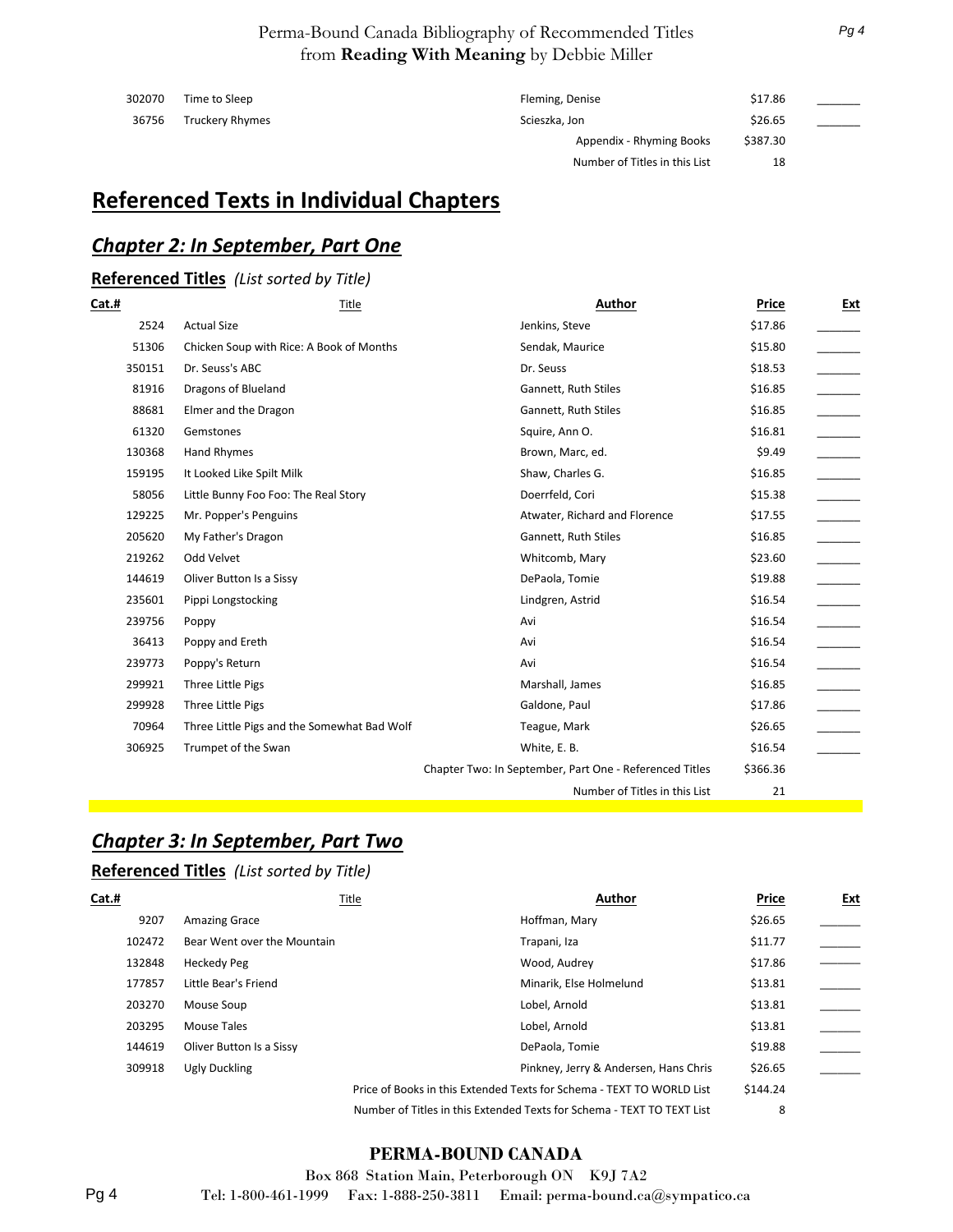#### *Chapter 4: In October*

#### **Referenced Titles** *(List sorted by Title)*

| Cat.#  | Title                                           | Author                                                        | Price    | Ext |
|--------|-------------------------------------------------|---------------------------------------------------------------|----------|-----|
| 9207   | <b>Amazing Grace</b>                            | Hoffman, Mary                                                 | \$26.65  |     |
| 9490   | Amelia Bedelia Goes Camping                     | Parish, Peggy                                                 | \$13.81  |     |
| 15954  | Another Important Book                          | Brown, Margaret Wise                                          | \$16.85  |     |
| 53921  | Chrysanthemum                                   | Henkes, Kevin                                                 | \$17.86  |     |
| 100996 | Fireflies!: Story and Pictures                  | Brinckloe, Julie                                              | \$16.85  |     |
| 142403 | How Many Days to America?: A Thanksgiving Story | Bunting, Eve                                                  | \$17.86  |     |
| 148846 | How to Heal a Broken Wing                       | Graham, Bob                                                   | \$17.86  |     |
| 152193 | <b>Important Book</b>                           | Brown, Margaret Wise                                          | \$16.85  |     |
| 157818 | Ira Sleeps Over                                 | Waber, Bernard                                                | \$17.86  |     |
| 167549 | Just Me and My Dad                              | Mayer, Mercer                                                 | \$13.81  |     |
| 172575 | Koala Lou                                       | Fox, Mem                                                      | \$17.86  |     |
| 177340 | Lilly's Purple Plastic Purse                    | Henkes, Kevin                                                 | \$26.65  |     |
| 206110 | My Great-Aunt Arizona                           | Houston, Gloria                                               | \$16.85  |     |
| 218401 | Now One Foot, Now the Other                     | DePaola, Tomie                                                | \$17.86  |     |
| 219262 | Odd Velvet                                      | Whitcomb, Mary                                                | \$23.60  |     |
| 144619 | Oliver Button Is a Sissy                        | DePaola, Tomie                                                | \$19.88  |     |
| 275359 | Smoky Night                                     | Bunting, Eve                                                  | \$17.86  |     |
| 276001 | Snowy Day                                       | Keats, Ezra Jack                                              | \$17.86  |     |
| 282218 | Stand Tall, Molly Lou Melon                     | Lovell, Patty                                                 | \$25.64  |     |
| 28597  | <b>Those Shoes</b>                              | Boelts, Maribeth                                              | \$16.85  |     |
| 309212 | Two of Them                                     | Aliki                                                         | \$10.10  |     |
| 323949 | What You Know First                             | MacLachlan, Patricia                                          | \$16.85  |     |
| 329311 | Why Do Leaves Change Color?                     | Maestro, Betsy                                                | \$15.83  |     |
|        |                                                 | Price of Books in Tried & True Texts for Mental Images list   | \$419.95 |     |
|        |                                                 | Number of Titles in Tried & True Texts for Mental Images List | 23       |     |

#### *Chapter 5: In November / December*

#### **Referenced Titles** *- Tried-and-True Texts for Teaching Poetry & Sensory Images (List sorted by Title)*

| Cat.#  | Title                       | Author                                                         | Price    | <u>Ext</u> |
|--------|-----------------------------|----------------------------------------------------------------|----------|------------|
| 43769  | City Dog, Country Frog      | Willems, Mo                                                    | \$26.65  |            |
| 36828  | Duck! Rabbit!               | Rosenthal, Amy Krouse                                          | \$25.64  |            |
| 186295 | Magic Fish                  | Littledale, Freya                                              | \$13.81  |            |
| 209870 | Napping House               | Wood, Audrey                                                   | \$27.65  |            |
| 214664 | Night in the Country        | Rylant, Cynthia                                                | \$17.86  |            |
| 45310  | Quiet Book                  | Underwood, Deborah                                             | \$21.53  |            |
| 308807 | <b>Twilight Comes Twice</b> | Fletcher, Ralph                                                | \$26.65  |            |
| 22497  | Wolf's Coming!              | Kulka, Joe                                                     | \$26.65  |            |
|        |                             | Price of Books in this Extended Texts for MENTAL IMAGES List   | \$186.44 |            |
|        |                             | Number of Titles in this Extended Texts for MENTAL IMAGES List | 8        |            |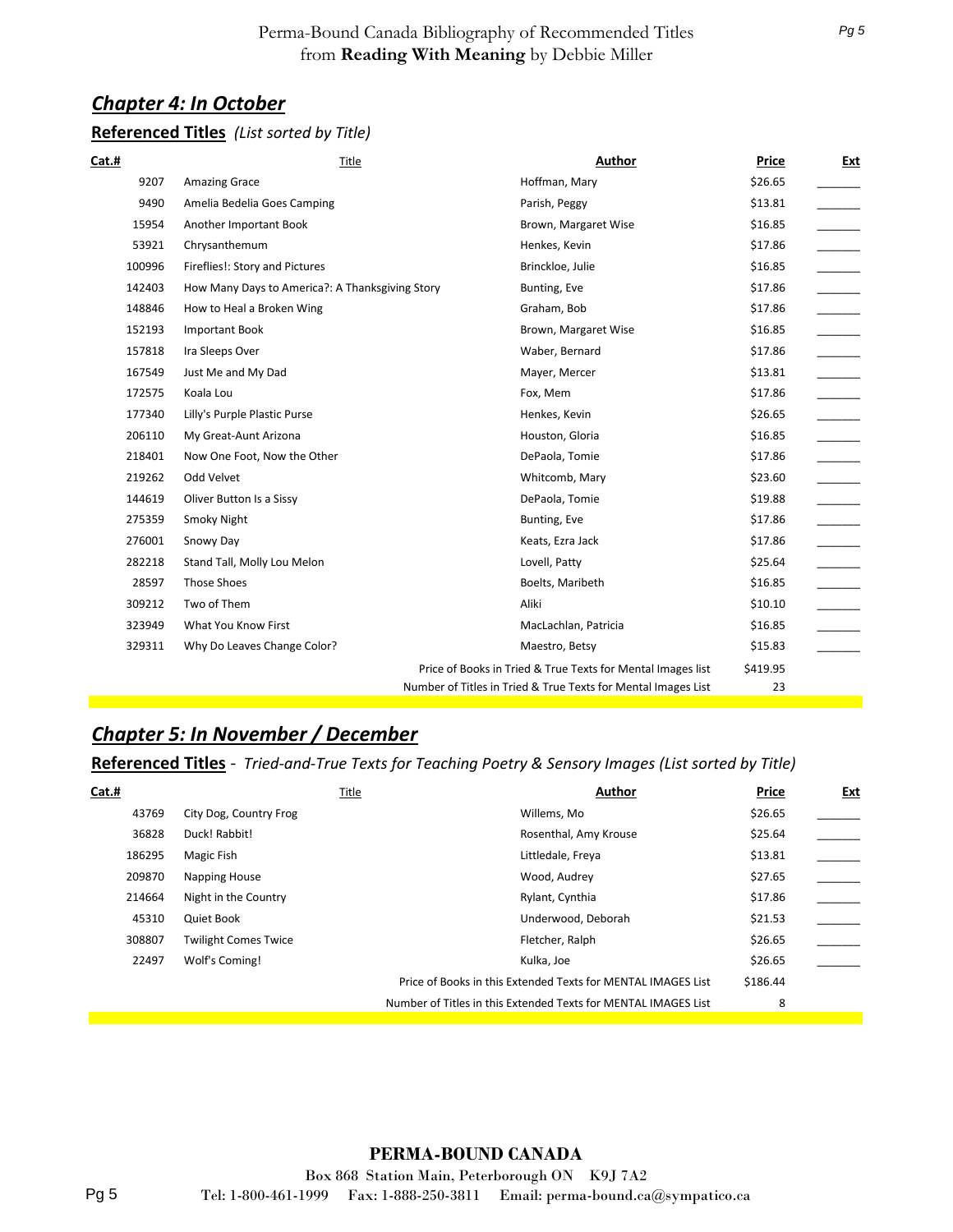#### *Chapter 5: In November / December*

#### **Referenced Titles** *- Poetry Texts (List sorted by Title)*

| Cat.#  | Title                                             | Author                                               | Price    | <u>Ext</u> |
|--------|---------------------------------------------------|------------------------------------------------------|----------|------------|
| 8063   | All the Small Poems and Fourteen More             | Worth, Valerie                                       | \$13.70  |            |
| 32457  | Bill Martin Jr. Big Book of Poetry                | Martin, Jr, Bill                                     | \$20.79  |            |
| 51670  | Child's Garden of Verses                          | Stevenson, Robert Louis                              | \$14.50  |            |
| 16849  | Here's a Little Poem: A Very First Book of Poetry | Yolen, Jane & Peters, Andrew Fusek                   | \$18.42  |            |
| 139064 | Honey, I Love: And Other Love Poems               | Greenfield, Eloise                                   | \$16.85  |            |
| 248860 | Random House Book of Poetry for Children          | Prelutsky, Jack, ed.                                 | \$31.72  |            |
|        |                                                   | Price of Books in Tried & True Favorite Books List   | \$115.98 |            |
|        |                                                   | Number of Titles in Tried & True Favorite Books List | 6        |            |

#### *Chapter 6 In January / February*

#### **Referenced Titles** *- Tried-and-True Texts for Primary Book Clubs, Questioning & Inferring*

| Cat.#  | Title                                           | Author                                                                     | Price    | <b>Ext</b> |
|--------|-------------------------------------------------|----------------------------------------------------------------------------|----------|------------|
| 2524   | <b>Actual Size</b>                              | Jenkins, Steve                                                             | \$17.86  |            |
| 9207   | <b>Amazing Grace</b>                            | Hoffman, Mary                                                              | \$26.65  |            |
| 9519   | Amelia's Road                                   | Altman, Linda Jacobs                                                       | \$19.86  |            |
| 14225  | Angel for Solomon Singer                        | Rylant, Cynthia                                                            | \$16.85  |            |
| 17369  | Are You a Snail?                                | Allen, Judy & Humphries, Tudor                                             | \$10.10  |            |
| 43769  | City Dog, Country Frog                          | Willems, Mo                                                                | \$26.65  |            |
| 98974  | Fruits We Eat                                   | Gibbons, Gail                                                              | \$26.61  |            |
| 50611  | Gorillas                                        | Gibbons, Gail                                                              | \$18.08  |            |
| 10817  | <b>Grandfather Twilight</b>                     | Berger, Barbara                                                            | \$16.85  |            |
| 142403 | How Many Days to America?: A Thanksgiving Story | Bunting, Eve                                                               | \$17.86  |            |
| 148846 | How to Heal a Broken Wing                       | Graham, Bob                                                                | \$17.86  |            |
| 80805  | It's Raining!                                   | Gibbons, Gail                                                              | \$26.61  |            |
| 56114  | It's Snowing!                                   | Gibbons, Gail                                                              | \$17.86  |            |
| 38054  | Lion & The Mouse                                | Pinkney, Jerry                                                             | \$26.66  |            |
| 200368 | Monarch Butterfly                               | Gibbons, Gail                                                              | \$26.61  |            |
| 218401 | Now One Foot, Now the Other                     | DePaola, Tomie                                                             | \$17.86  |            |
| 219262 | Odd Velvet                                      | Whitcomb, Mary                                                             | \$23.60  |            |
| 144619 | Oliver Button Is a Sissy                        | DePaola, Tomie                                                             | \$19.88  |            |
| 223651 | One Tiny Turtle: Read and Wonder                | Davies, Nicola                                                             | \$16.85  |            |
| 35388  | Tornadoes                                       | Gibbons, Gail                                                              | \$26.61  |            |
| 139785 | Transportation                                  | Gibbons, Gail                                                              | \$26.61  |            |
| 307587 | Tut's Mummy Lost-- and Found                    | Donnelly, Judy                                                             | \$13.81  |            |
|        |                                                 | Price of Books in Tried & True Primary Book Clubs, Questioning & Inferring | \$458.19 |            |
|        |                                                 | Number of Titles in Tried & True Favorite Books List                       | 22       |            |
|        | Little Bear Series by Else Holmelund Minarik    |                                                                            |          |            |
| 177856 | Little Bear                                     | Minarik, Else Holmelund                                                    | \$13.81  |            |
| 177859 | Little Bear's Visit                             | Minarik, Else Holmelund                                                    | \$13.81  |            |
| 177857 | Little Bear's Friend                            | Minarik, Else Holmelund                                                    | \$13.81  |            |
| 171822 | Kiss for Little Bear                            | Minarik, Else Holmelund                                                    | \$13.81  |            |

Price of Books from Little Bear Series by Else Holmelund Minarik \$82.86

#### **PERMA-BOUND CANADA**

97780 Father Bear Comes Home Minarik, Else Holmelund \$13.81 46983 Little Bear and the Marco Polo **Accord Minarik, Else Holmelund** \$13.81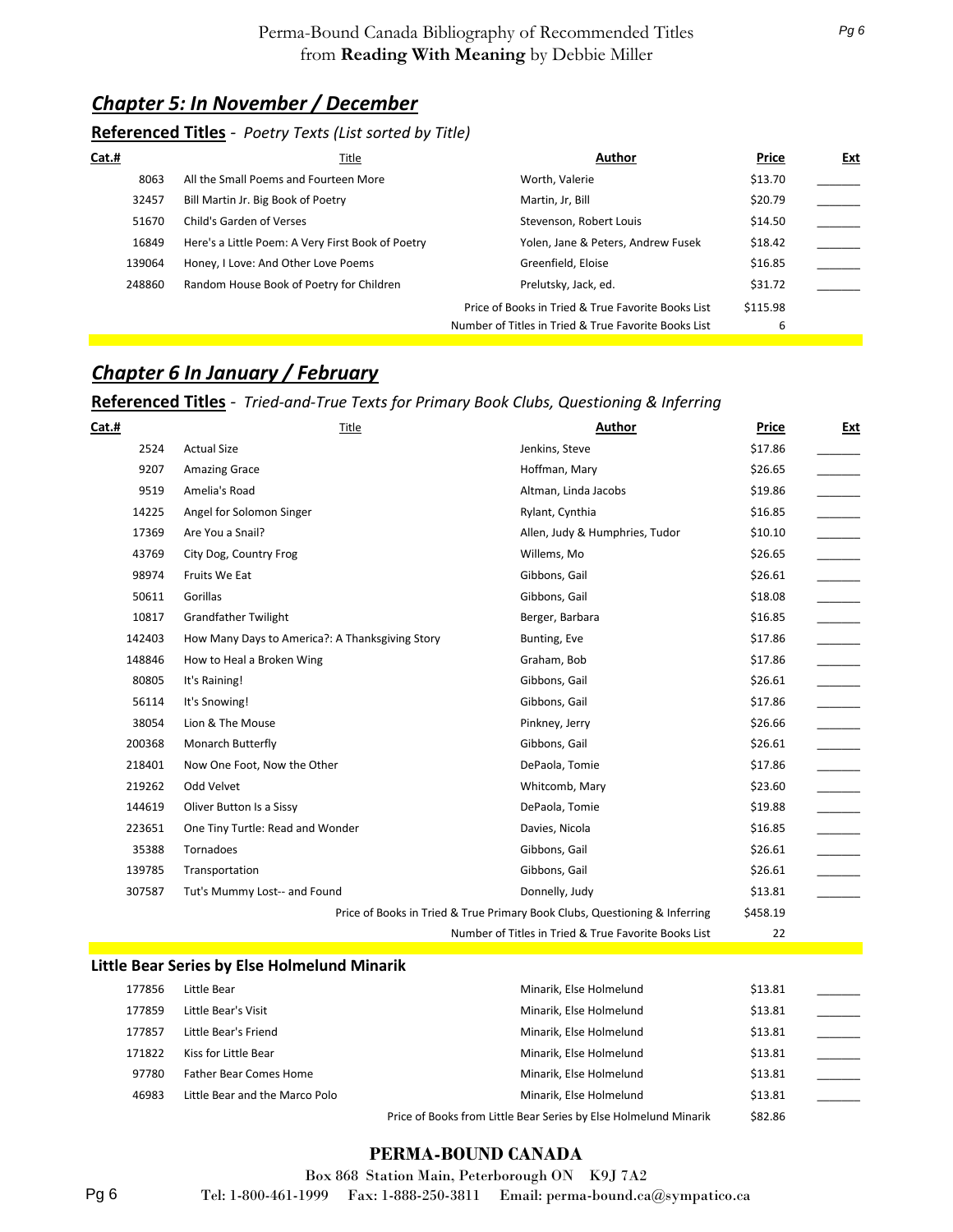|                       |                                             | Number of Titles in Tried & True Little Bear Series List             | 6       |                          |  |
|-----------------------|---------------------------------------------|----------------------------------------------------------------------|---------|--------------------------|--|
|                       | <b>Frog and Toad Series by Arnold Lobel</b> |                                                                      |         |                          |  |
| 110758                | Frog and Toad Together                      | Lobel, Arnold                                                        | \$13.81 |                          |  |
| 110752                | Frog and Toad All Year                      | Lobel, Arnold                                                        | \$13.81 |                          |  |
| 69765                 | Days with Frog and Toad                     | Lobel, Arnold                                                        | \$13.81 | $\overline{\phantom{a}}$ |  |
| 110754                | Frog and Toad Are Friends                   | Lobel, Arnold                                                        | \$13.81 |                          |  |
| 36309                 | Frogs and Toads All Sang                    | Lobel, Arnold                                                        | \$25.64 |                          |  |
|                       |                                             | Price of Books from Frog and Toad Series by Arnold Lobel             | \$80.88 |                          |  |
|                       |                                             | Number of Titles in Tried & TrueForg and Toad Series by Arnold Lobel | 5       |                          |  |
|                       |                                             |                                                                      |         |                          |  |
| <b>Wordless Books</b> |                                             |                                                                      |         |                          |  |
| 4951261               | Umbrella                                    | Schubert, Ingrid & Deiter                                            | \$18.73 |                          |  |
| 129823                | WHY?                                        | Popov, Nikolai                                                       | \$13.26 |                          |  |
| 44737                 | Chalk                                       | Thomson, Bill                                                        | \$24.61 |                          |  |
| 181704                | Looking Down                                | Jenkins, Steve                                                       | \$10.08 |                          |  |
| 26678                 | Wave                                        | Lee, Suzy                                                            | \$24.61 |                          |  |
|                       |                                             | Price of Books in Tried & True Primary Book Clubs, Wordless Books    | \$91.29 |                          |  |
|                       |                                             | Number of Titles in Tried & True Primary Book Clubs, Wordless Books  | 5       |                          |  |

*Chapter 7 In March / April*

#### **Referenced Titles**

*Nonficton Genre Study: Focus on Questions & Determining Importance*

#### **SELECTED SETS & SERIES from DORLING KINDERSLEY**

#### **DK Readers Pre-Level 1** *- Interest Level P to 2*

| Cat.#   | Title                           | Author                                                      | Price    | <u>Ext</u> |
|---------|---------------------------------|-------------------------------------------------------------|----------|------------|
| 72407   | <b>Big Trucks</b>               | Dorling Kindersley Editors                                  | \$13.81  |            |
| 60828   | Bugs and Us                     | Murphy, Patricia                                            | \$13.81  |            |
| 40937   | <b>Busy Tractors, Busy Days</b> | Haskins, Lori                                               | \$13.81  |            |
| 57101   | <b>Colorful Days</b>            | Gambrell, Linda                                             | \$13.81  |            |
| 67830   | Even Droids Need Friends        | Beecroft, Simon                                             | \$13.81  |            |
| 103120  | <b>Fishy Tales</b>              | Hester, Elizabeth                                           | \$13.81  |            |
| 85699   | Frogs and Toads                 | <b>DK Editors</b>                                           | \$13.81  |            |
| 114200  | Garden Friends                  | DK Editors                                                  | \$13.81  |            |
| 60829   | Meet the Dinosaurs              | Hester, Elizabeth                                           | \$13.81  |            |
| 60827   | Monkeys                         | Beatty, Shannon, Editor                                     | \$13.81  |            |
| 52989   | My Day                          | <b>DK Editors</b>                                           | \$13.81  |            |
| 97231   | <b>Nighttime Animals</b>        | <b>DK Editors</b>                                           | \$24.96  |            |
| 33410   | On the Farm                     | Taylor, Victoria                                            | \$13.81  |            |
| 72410   | Petting Zoo                     | Dorling Kindersley Editors                                  | \$13.81  |            |
| 33414   | Ponies and Horses               | Lock, Fiona                                                 | \$13.81  |            |
| 25888   | <b>Snakes Slither and Hiss</b>  | Lock, Fiona                                                 | \$13.81  |            |
| 1082155 |                                 | Price of Books in DK Readers Pre-Level 1 Titles Book List   | \$232.11 |            |
|         |                                 | Number of Titles in DK Readers Pre-Level 1 Titles Book List | 16       |            |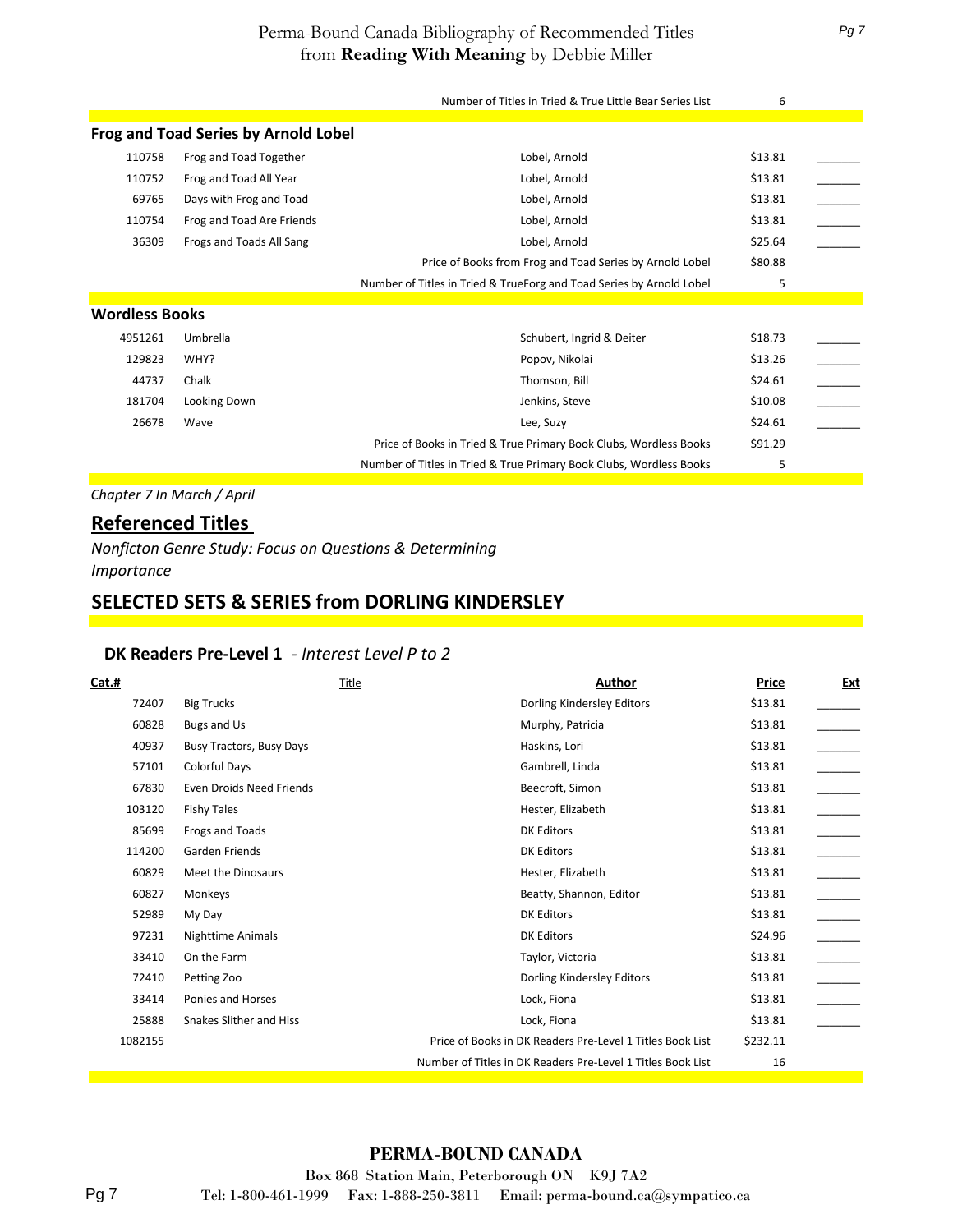#### **DK Readers Pre-Level 1: Star Wars** *- Interest Level P to 2*

| Cat.# |       | Title                                                      | Author                                                                 | Price   | Ext |
|-------|-------|------------------------------------------------------------|------------------------------------------------------------------------|---------|-----|
|       | 52071 | Adventures of Han Solo: The Adventures of Han Solo Level 2 | Kent, Lindsay                                                          | \$13.81 |     |
|       | 47212 | Blast Off!: Blast off! Pre-Level 1                         | DK Editors                                                             | \$13.81 |     |
|       | 52069 | Don't Wake the Zillo Beast!: The Clone Wars                | Richards, Jon                                                          | \$13.81 |     |
|       | 67830 | Even Droids Need Friends                                   | Beecroft, Simon                                                        | \$13.81 |     |
|       |       |                                                            | Price of Books in DK Readers Pre-Level 1: Star Wares Titles Book List  | \$55.24 |     |
|       |       |                                                            | Number of Titles in DK Readers Pre-Level: Star Wars 1 Titles Book List | \$4.00  |     |
|       |       |                                                            |                                                                        |         |     |

#### **DK Readers Level 1** *- Interest Level P to 2*

| Cat.#  | <b>Title</b>                                 | Author                                                  | Price    | <u>Ext</u> |
|--------|----------------------------------------------|---------------------------------------------------------|----------|------------|
| 138339 | All About Bats                               | Jenner, Caryn                                           | 13.81    |            |
| 6422   | Animal Hide and Seek                         | Smith, Penny                                            | 13.81    |            |
| 19477  | Animals at Home                              | Lock, David                                             | 13.81    |            |
| 21814  | Bed for the Winter                           | Wallace, Karen                                          | 13.81    |            |
| 29589  | <b>Big Machines</b>                          | Wallace, Karen                                          | 13.81    |            |
| 36950  | Born to Be a Butterfly                       | Wallace, Karen                                          | 13.81    |            |
| 85779  | <b>Bugs Hide and Seek</b>                    | Buller, Laura                                           | 13.81    |            |
| 42044  | Busy, Buzzy Bee                              | Wallace, Karen                                          | 13.81    |            |
| 76520  | <b>Calling All Master Builders!</b>          | Fentiman, David                                         | 13.81    |            |
| 69230  | Day at Greenhill Farm                        | Nicholson, Sue                                          | 13.81    |            |
| 69326  | Day in the Life of a Firefighter             | Hayward, Linda                                          | 13.81    |            |
| 69328  | Day in the Life of a Police Officer          | Hayward, Linda                                          | 13.81    |            |
| 69379  | Day in the Life of a Teacher                 | Hayward, Linda                                          | 13.81    |            |
| 76523  | Deadly Dinosaurs                             | Foreman, Niki                                           | 13.81    |            |
| 77457  | Dinosaur's Day                               | Thomson, Ruth                                           | 13.81    |            |
| 77788  | Diving Dolphin                               | Wallace, Karen                                          | 13.81    |            |
| 83620  | <b>Duckling Days</b>                         | Wallace, Karen                                          | 13.81    |            |
| 101521 | <b>First Day at Gymnastics</b>               | Ganeri, Anita                                           | 13.81    |            |
| 33415  | Homes Around the World                       | Moore, Max                                              | 13.81    |            |
| 1195   | I Want to Be a Ballerina                     | Blackledge, Annabel                                     | 13.81    |            |
| 40307  | Indy's Adventures: Indy's Adventures Level 1 | Kent, Lindsay                                           | 13.81    |            |
| 133849 | Jungle Animals                               | Nath, Arpita, ed.                                       | 13.81    |            |
| 85700  | Little Dolphin                               | Unstead, Sue                                            | 13.81    |            |
| 85785  | Mega Machines                                | Lock, Deborah                                           | 13.81    |            |
| 76522  | Pirate Attack!                               | Lock, Deborah                                           | 13.81    |            |
| 85757  | Playful Puppy                                | Hicks, Charlotte                                        | 13.81    |            |
| 133847 | Sea Otters                                   | Nath, Arpita, ed.                                       | 13.81    |            |
| 13433  | Submarines and Submersibles                  | Lock, Deborah                                           | 13.81    |            |
| 60830  | Surprise Puppy!                              | Walker-Hodge, Judith                                    | 13.81    |            |
| 110299 | Tale of a Tadpole                            | Wallace, Karen                                          | 13.81    |            |
| 138315 | Team Batman                                  | Davies, Beth                                            | 13.81    |            |
| 72408  | <b>Train Travel</b>                          | Lock, Deborah                                           | 13.81    |            |
| 6408   | Trip to the Dentist                          | Smith, Penny                                            | 13.81    |            |
| 306319 | Trip to the Zoo: Level 1                     | Wallace, Karen                                          | 13.81    |            |
| 325500 | Whatever the Weather                         | Wallace, Karen                                          | 13.81    |            |
|        |                                              | Price of Books in DK Readers Level 1 Titles Book List   | \$483.35 |            |
|        |                                              | Number of Titles in DK Readers Level 1 Titles Book List | 35       |            |

#### **PERMA-BOUND CANADA**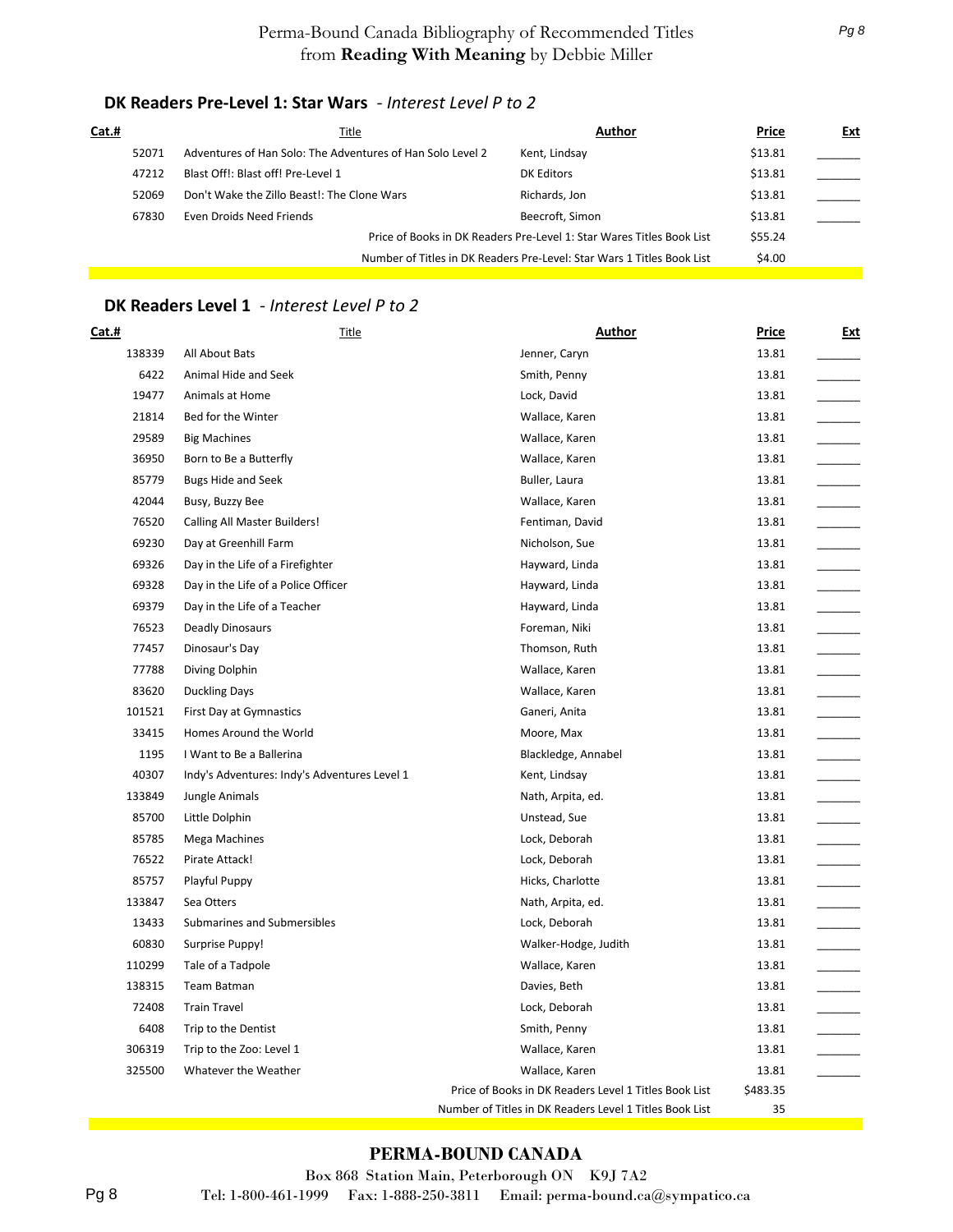#### **DK Readers Level 1: Star Wars** *- Interest Level P to 2*

| <b>Cat.#</b> |                                | Author<br>Title                                                         | Price    | <b>Ext</b> |
|--------------|--------------------------------|-------------------------------------------------------------------------|----------|------------|
| 67825        | Ahsoka in Action!              | Richards, Jon                                                           | \$13.81  |            |
| 76533        | Can You Spot a Jedi?           | Last, Shari                                                             | \$13.81  |            |
| 133853       | Force Awakens                  | Fentiman, David                                                         | \$13.81  |            |
| 33406        | Luke Skywalker's Amazing Story | Beecroft, Simon                                                         | \$13.81  |            |
| 67826        | Masters of the Force           | <b>DK Editors</b>                                                       | \$13.81  |            |
| 85797        | New Hope                       | Grange, Emma                                                            | \$13.81  |            |
| 40942        | Pirates and Worse!             | Beecroft, Simon                                                         | \$13.81  |            |
| 21883        | Ready, Set, Podrace!           | Beecroft, Simon                                                         | \$13.81  |            |
| 48921        | <b>Tatooine Adventures</b>     | Hibbert, Clare                                                          | \$13.81  |            |
| 32095        | Watch out for Jabba the Hutt!  | Beecroft, Simon                                                         | \$13.81  |            |
| 152960       | What is a Droid?               | Stock, Lisa                                                             | \$13.81  |            |
| 65885        | Who Saved the Galaxy?          | Saunders, Catherine                                                     | \$13.81  |            |
| 1082457      |                                | Price of Books in DK Readers Level 1: Star Wars Titles Book List        | \$165.72 |            |
|              |                                | Number of Titles in DK Readers Pre-Level: Stgar Wars 1 Titles Book List | 12       |            |

#### **DK Readers Level 2** *- Interest Level 1 to 4*

| Cat.#  | Title                                      | <b>Author</b>        | <b>Price</b> | <u>Ext</u> |
|--------|--------------------------------------------|----------------------|--------------|------------|
| 97246  | Amazing Battles!: Level 2                  | Peet, Rosie          | \$13.81      |            |
| 14920  | Animal Hospital                            | Walker-Hodge, Judith | \$13.81      |            |
| 20200  | Astronaut: Living in Space                 | Hayden, Kate         | \$13.81      |            |
| 76519  | <b>Awesome Adventures</b>                  | Murray, Helen        | \$13.81      |            |
| 41265  | <b>Bugs Bugs Bugs!</b>                     | Dussling, Jennifer   | \$13.81      |            |
| 75486  | Cliffhanger!                               | Buller, Laura        | \$13.81      |            |
| 125546 | Darth Vader, Rebel Hunter!                 | Nesworthy, Lauren    | \$13.81      |            |
| 52990  | <b>Emperor Penguins</b>                    | Lock, Deborah        | \$13.81      |            |
| 85802  | <b>Empire Strikes Back</b>                 | Grange, Emma         | \$13.81      |            |
| 40965  | Eruption!: The Story of Volcanoes          | Ganeri, Anita        | \$13.81      |            |
| 74895  | Fire Fighter!                              | Royston, Angela      | \$13.81      |            |
| 110302 | Free the Galaxy                            | Khatreja, Himani     | \$13.81      |            |
| 152964 | <b>Great Explorers</b>                     | Buckley, James, Jr.  | \$13.81      |            |
| 76524  | <b>Great Panda Tale</b>                    | Buller, Laura        | \$13.81      |            |
| 125522 | Heroes to the Rescue                       | Ripley, Esther       | \$13.81      |            |
| 6421   | I Want to Be a Gymnast                     | Simkins, Kate        | \$13.81      |            |
| 32084  | Journey of a Pioneer                       | Murphy, Patricia J.  | \$13.81      |            |
| 143352 | LEGO NINJAGO Movie: Secret Ninja Force     | March, Julia         | \$13.81      |            |
| 152966 | Life in the Stone Age                      | Dorling Kindersley   | \$13.81      |            |
| 177845 | Little Ballerina                           | Grindley, Sally      | \$13.81      |            |
| 153011 | Marvel's Ultimate Villains                 | Dorling Kindersley   | \$14.82      |            |
| 125507 | Meet the Knights                           | March, Julia         | \$13.81      |            |
| 6418   | Meet the X-Men                             | Hibbert, Clare       | \$13.81      |            |
| 204551 | Munching, Crunching, Sniffing and Snooping | Moses, Brian         | \$13.81      |            |
| 97248  | Ninja, Go!                                 | March, Julia         | \$13.81      |            |
| 98639  | Path to the Pork Side                      | O'Hara, Scarlett     | \$13.81      |            |
| 85789  | Perfect Pets                               | Stock, Lisa          | \$13.81      |            |
| 143335 | Pirate Attack                              | Lock, Deborah        | \$13.81      |            |

#### **PERMA-BOUND CANADA**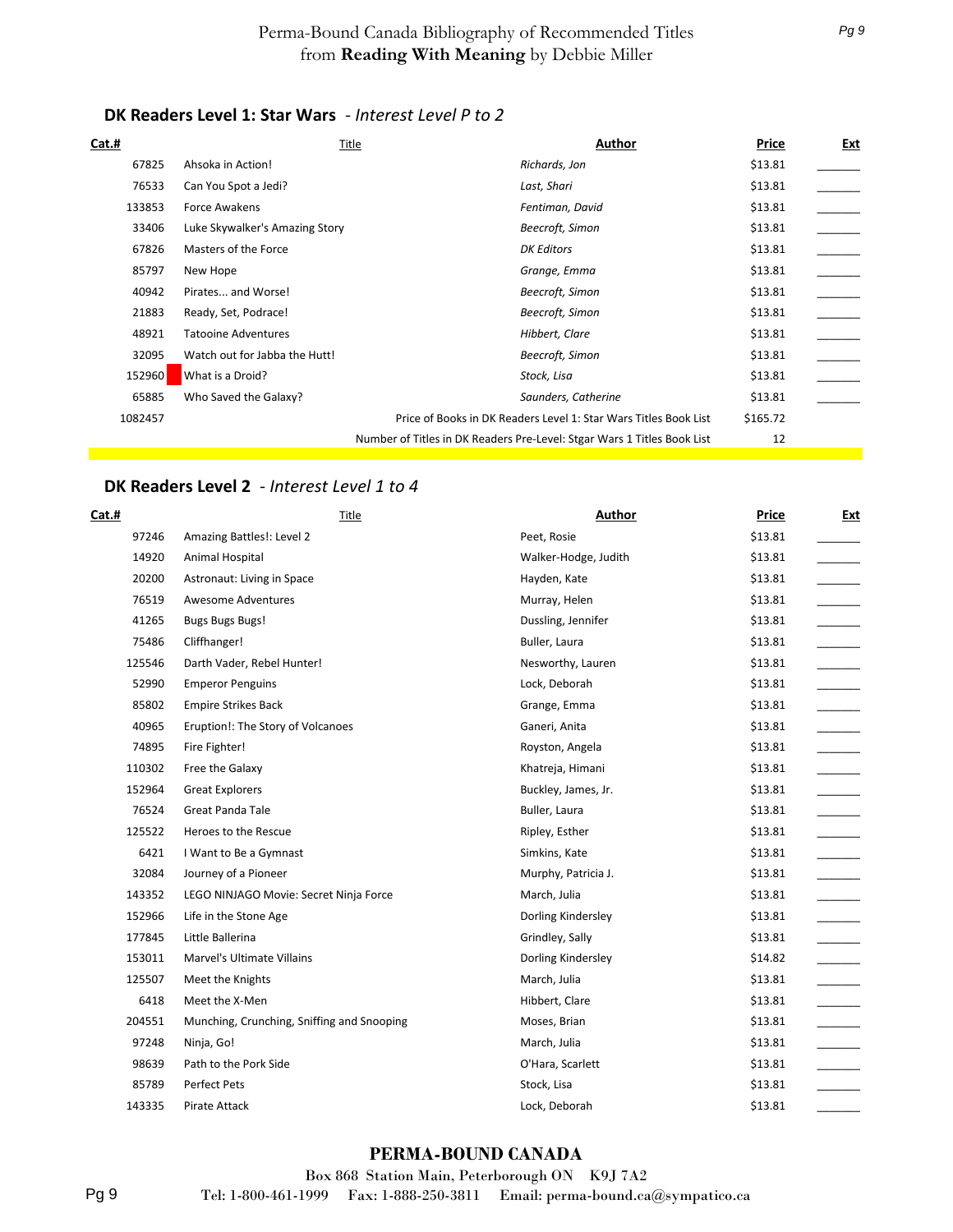| 33407  | R2-D2 and Friends: R2-D2 and Friends Level 2 | Beecroft, Simon                                                         | \$13.81  |  |
|--------|----------------------------------------------|-------------------------------------------------------------------------|----------|--|
| 274704 | Slinky, Scaly Snakes!                        | Dussling, Jennifer                                                      | \$13.81  |  |
| 110303 | Space Quest: Jump to Jupiter                 | Lock, Peter                                                             | \$13.81  |  |
| 85787  | Space Quest: Mission to Mars                 | Lock, Peter                                                             | \$13.81  |  |
| 133850 | Spaceships and Rockets                       | Lock, Deborah,                                                          | \$13.81  |  |
| 6423   | Starry Sky                                   | Hayden, Kate                                                            | \$13.81  |  |
| 143333 | <b>Story of Coding</b>                       | DK                                                                      | \$13.81  |  |
| 285523 | Story of Pocahontas                          | Jenner, Caryn                                                           | \$13.81  |  |
| 67828  | Summer Adventures                            | Saunders, Catherine                                                     | \$13.81  |  |
| 290675 | Survivors: The Night the Titanic Sank        | Jenner, Caryn                                                           | \$13.81  |  |
| 40966  | Twisters!                                    | Hayden, Kate                                                            | \$13.81  |  |
| 331445 | Winking, Blinking, Wiggling, and Wagging     | Moses, Brian                                                            | \$13.81  |  |
|        |                                              | Price of Books in DK Readers Level 1: Star Wars Titles Book List        | \$553.41 |  |
|        |                                              | Number of Titles in DK Readers Pre-Level: Stgar Wars 1 Titles Book List | 40       |  |

#### **DK Readers Level 2: Star Wars** *- Interest Level K to 3*

| Cat.#   | Title                                           | Author                                                             | Price    | <b>Ext</b>               |
|---------|-------------------------------------------------|--------------------------------------------------------------------|----------|--------------------------|
| 76534   | Adventures of C-3PO                             | Last, Shari                                                        | \$13.81  |                          |
| 32096   | Anakin in Action!                               | Beecroft, Simon                                                    | \$13.81  |                          |
| 72414   | Attack of the Clones                            | Dowsett, Elizabeth                                                 | \$13.81  |                          |
| 97239   | Beware the Inquisitor!                          | Stock, Lisa                                                        | \$13.81  |                          |
| 52070   | Boba Fett: Jedi Hunter                          | Hibbert, Clare                                                     | \$13.81  |                          |
| 57921   | Chewbacca and the Wookiee Warriors              | Beecroft, Simon                                                    | \$13.81  |                          |
| 47213   | Clone Troopers in Action                        | Hibbert, Clare                                                     | \$13.81  |                          |
| 125546  | Darth Vader: Rebel Hunter!                      | Nesworthy, Lauren                                                  | \$13.81  |                          |
| 36540   | Jedi in Training                                | Scott, Heather                                                     | \$13.81  |                          |
| 44609   | Join the Rebels                                 | Saunders, Catherine                                                | \$13.81  | $\overline{\phantom{a}}$ |
| 165231  | Journey Through Space                           | Windham, Ryder                                                     | \$13.81  |                          |
| 152962  | Lightsaber Battles                              | Nesworthy, Lauren                                                  | \$13.82  |                          |
| 113689  | Meet The Rebels                                 | Smith, Sadie                                                       | \$13.81  |                          |
| 59445   | <b>Phantom Menace</b>                           | Dolan, Hannah                                                      | \$13.81  |                          |
| 99430   | Rebel Power! Star Wars Rebels! Heroes of Lotha! | Nesworthy, Lauren                                                  | \$13.81  |                          |
| 33407   | R <sub>2</sub> -D <sub>2</sub> and Friends      | Beecroft, Simon                                                    | \$13.81  |                          |
| 1082458 |                                                 | Price of Books in DK Readers Level 2: Star Wars Titles Book List   | \$220.97 |                          |
|         |                                                 | Number of Titles in DK Readers Level 2: Star Wars Titles Book List | 16       |                          |

#### **DK Readers Level 3** *- Interest Level 2 to 5*

| Cat.#  | Title                                                   | Author              | Price   | <u>Ext</u> |
|--------|---------------------------------------------------------|---------------------|---------|------------|
| 76525  | African Adventures                                      | Lock, Deborah       | \$13.81 |            |
| 32086  | <b>Amazing Animal Journeys</b>                          | O'Donnell, Liam     | \$8.28  |            |
| 25889  | Ape Adventures                                          | Chambers, Catherine | \$8.28  |            |
| 26140  | Beastly Tales: Yeti, Bigfoot, and the Loch Ness Monster | Yorke, Malcolm      | \$13.81 |            |
| 27607  | Bermuda Triangle                                        | Donkin, Andrew      | \$13.81 |            |
| 29512  | <b>Big Dinosaur Dig</b>                                 | Ripley, Esther      | \$8.28  |            |
| 77691  | Disasters at Sea                                        | Donkin, Andrew      | \$13.81 |            |
| 133851 | <b>Emergency Rescue</b>                                 | Gersh, Camilla      | \$13.81 |            |
| 93280  | <b>Extreme Sports</b>                                   | Platt, Richard      | \$13.81 |            |

#### **PERMA-BOUND CANADA**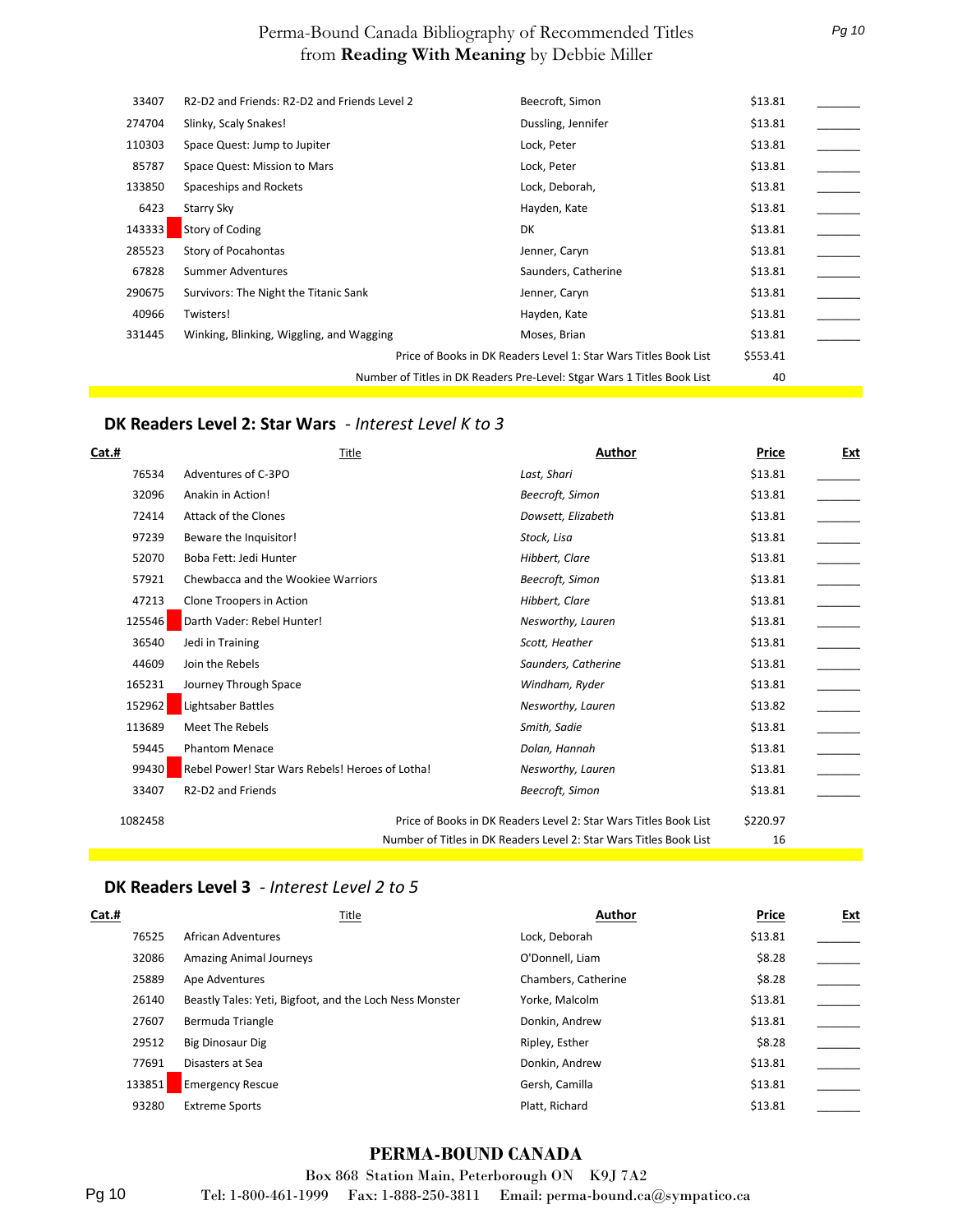| 13436  | Fantastic Four: The World's Greatest Superteam         | Kelly, Neil                                             | \$13.81  |  |
|--------|--------------------------------------------------------|---------------------------------------------------------|----------|--|
| 32085  | <b>Greek Myths</b>                                     | Lock, Deborah                                           | \$13.81  |  |
| 72409  | Helen Keller                                           | Garrett, Leslie                                         | \$13.81  |  |
| 97229  | Hope for the Elephants                                 | Murphy, Patricia J.                                     | \$13.81  |  |
| 19483  | I Want to Be a Jedi: I Want to Be A Jedi Level 3       | Beecroft, Simon                                         | \$13.81  |  |
| 157377 | Invaders from Outer Space: Real-Life Stories of UFOs   | Brooks, Philip                                          | \$13.81  |  |
| 133852 | <b>Knights and Castles</b>                             | Matthews, Rupert                                        | \$13.81  |  |
| 48911  | Let's Go Hiking                                        | McKinney, John                                          | \$8.28   |  |
| 67829  | Let's Go Riding                                        | <b>DK Editors</b>                                       | \$8.28   |  |
| 25891  | My First Ballet Recital                                | Junor, Amy                                              | \$8.28   |  |
| 235916 | Plants Bite Back!                                      | Platt, Richard                                          | \$13.81  |  |
| 85788  | Rain Forest Explorer                                   | Matthews, Rupert                                        | \$13.81  |  |
| 138321 | <b>Rebel Heroes</b>                                    | Last, Shari                                             | \$13.81  |  |
| 13435  | School Days Around the World                           | Chambers, Catherine                                     | \$8.28   |  |
| 268883 | Shark Attack!                                          | Dubowski, Cathy East & Mark                             | \$13.81  |  |
| 85756  | Shark Reef                                             | Foreman, Niki                                           | \$13.81  |  |
| 279368 | Space Heroes: Amazing Astronauts                       | Buckley, James, Jr.                                     | \$8.28   |  |
| 280964 | Spiders' Secrets                                       | Platt, Richard                                          | \$13.81  |  |
| 281003 | Spies                                                  | Platt, Richard                                          | \$13.81  |  |
| 285490 | <b>Story of Anne Frank</b>                             | Lewis, Brenda Ralph                                     | \$13.81  |  |
| 152968 | <b>Story of Civil Rights</b>                           | Mara, Wil                                               | \$13.81  |  |
| 23990  | Story of Darth Vader: The Story of Darth Vader Level 3 | Saunders, Catherine                                     | \$13.81  |  |
| 301303 | <b>Tiger Tales: And Big Cat Stories</b>                | Chancellor, Deborah                                     | \$8.28   |  |
| 277780 | Titanic: The Disaster That Shocked the World!          | Dubowski, Mark                                          | \$13.81  |  |
| 25892  | Welcome to China                                       | Jenner, Caryn                                           | \$8.28   |  |
| 152980 | Women in Science                                       | Green, Jen                                              | \$13.81  |  |
| 33408  | Yoda in Action!: Clone Wars Level 3                    | Scott, Heather                                          | \$13.81  |  |
|        |                                                        | Price of Books in DK Readers Level 3 Titles Book List   | \$441.86 |  |
|        |                                                        | Number of Titles in DK Readers Level 3 Titles Book List | 36       |  |

#### **DK Readers Level 3: Star Wars** *- Interest Level 2 to 5*

| Cat.#  | Title                                                                               | Author              | Price | <u>Ext</u> |
|--------|-------------------------------------------------------------------------------------|---------------------|-------|------------|
| 60824  | Ackbar's Underwater Army                                                            | Beecroft, Simon     | 13.81 |            |
| 76534  | Adventures of C-3PO                                                                 | Last, Shari         | 13.81 |            |
| 59444  | Battle for Naboo                                                                    | Stock, Lisa         | 13.81 |            |
| 128858 | <b>Death Star Battles</b>                                                           | Beecroft, Simon     | 13.81 |            |
| 44608  | Death Star Battles: Death Star Battles Level 3                                      | Beecroft, Simon     | 13.81 |            |
| 67830  | Even Droids Need Friends                                                            | Beecroft, Simon     | 13.81 |            |
| 48920  | Feel the Force!                                                                     | Harper, Benjamin    | 13.81 |            |
| 97244  | Fight the Empire                                                                    | Fentiman, David     | 13.81 |            |
| 36543  | Forces of Darkness: The Clone Wars                                                  | Scott, Heather      | 13.81 |            |
| 19483  | I Want to Be a Jedi: I Want to Be A Jedi Level 3                                    | Beecroft, Simon     | 13.81 |            |
| 47208  | Jedi Heroes: The Clone Wars                                                         | Hibbert, Clare      | 13.81 |            |
| 67831  | Legendary Yoda: The Legendary Yoda Level 3                                          | Saunders, Catherine | 13.81 |            |
| 65886  | Obi-Wan Kenobi, Jedi Knight: Obi-Wan Kenobi Jedi Knight Level 3 Saunders, Catherine |                     | 13.81 |            |
| 138321 | <b>Rebel Heroes</b>                                                                 | Last, Shari         | 13.81 |            |
| 85803  | Return of the Jedi                                                                  | Grange, Emma        | 13.81 |            |
| 72430  | Revenge of the Sith                                                                 | Dowsett, Elizabeth  | 13.81 |            |
| 97243  | Star Pilot: Star Wars                                                               | Buller, Laura       | 13.81 |            |

#### **PERMA-BOUND CANADA**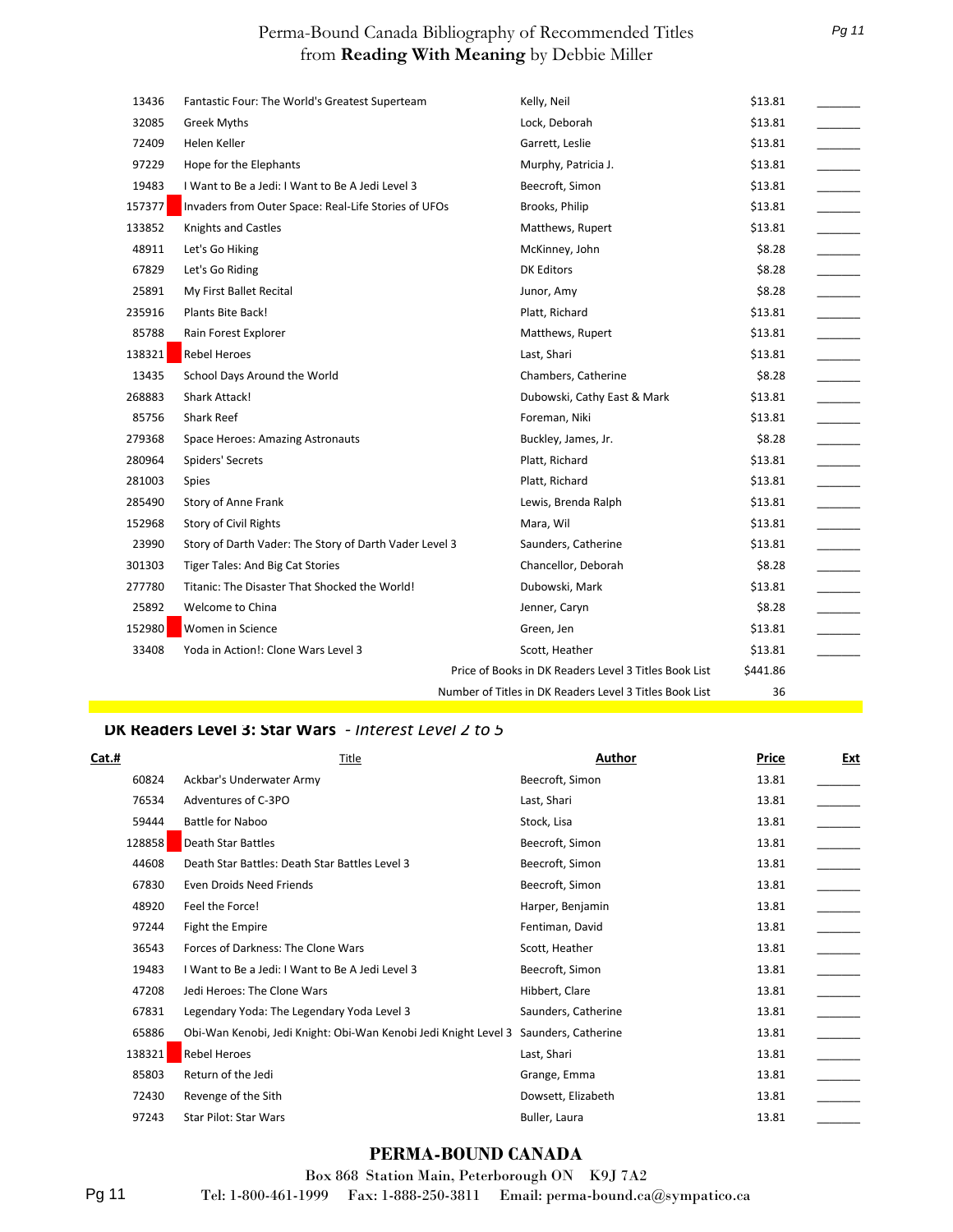| 23990  | Story of Darth Vader: The Story of Darth Vader Level 3             | Saunders, Catherine | 13.81    |  |
|--------|--------------------------------------------------------------------|---------------------|----------|--|
| 152960 | What Is a Droid?                                                   | Stock. Lisa         | 14.82    |  |
|        | Price of Books in DK Readers Level 3: Star Wars Titles Book List   |                     | \$263.40 |  |
|        | Number of Titles in DK Readers Level 3: Star Wars Titles Book List |                     | 19       |  |

#### **DK Readers Level 4** *- Interest Level 2 to 5*

| Cat.#  | Title                                                           | Author                                                  | Price    | Ext |
|--------|-----------------------------------------------------------------|---------------------------------------------------------|----------|-----|
| 20289  | Atlantis: The Lost City?                                        | Donkin, Andrew                                          | 13.81    |     |
| 19484  | Beware the Dark Side                                            | Beecroft, Simon                                         | 13.81    |     |
| 133853 | <b>Big Fantastic Earth</b>                                      | Green, Jen                                              | 13.81    |     |
| 67644  | Danger on the Mountain: Scaling the World's Highest Peaks       | Donkin, Andrew                                          | 8.28     |     |
| 48913  | Dangerous Beasts: Boys' Life Reader                             | Buckley, James, Jr.                                     | 13.81    |     |
| 59443  | Darth Maul, Sith Apprentice: Darth Maul Sith Apprentice Level 4 | Casey, Jo & Saunders, Catherine                         | 13.81    |     |
| 69759  | Days of the Knights: A Tale of Castles and Battles              | Maynard, Christopher                                    | 13.81    |     |
| 67051  | D-Day Landings: The Story of the Allied Invasion                | Platt, Richard                                          | 9.66     |     |
| 77401  | <b>Dinosaur Detectives</b>                                      | Chrisp, Peter                                           | 13.81    |     |
| 23991  | Epic Battles: Epic Battles Level 4                              | Beecroft, Simon                                         | 13.81    |     |
| 93299  | <b>Extreme Machines</b>                                         | Maynard, Christopher                                    | 9.66     |     |
| 106001 | Flying Ace: The Story of Amelia Earhart Level 4                 | Bull, Angela                                            | 8.28     |     |
| 109860 | Free at Last!: The Story of Martin Luther King, Jr.             | Bull, Angela                                            | 13.81    |     |
| 112872 | Galactic Crisis!: Galactic Crisis Level 4                       | Windham, Ryder                                          | 13.81    |     |
| 139457 | Horse Heroes: True Stories of Amazing Horses                    | Petty, Kate                                             | 13.81    |     |
| 33409  | Jedi Adventures                                                 | Scott, Heather                                          | 13.81    |     |
| 196225 | Micro Monsters: Life under the Microscope                       | Maynard, Christopher                                    | 8.28     |     |
| 40964  | Rise of Iron Man: The Rise of Iron Man Level 4                  | Teitelbaum, Michael                                     | 14.05    |     |
| 255221 | Robin Hood: The Tale of the Great Outlaw Hero                   | Bull, Angela                                            | 13.81    |     |
| 265314 | Secrets of the Mummies                                          | Griffey, Harriet                                        | 13.81    |     |
| 32087  | Snow Dogs!: Racers of the North Level 4                         | Whitelaw, Ian                                           | 8.28     |     |
| 133854 | Spiders and Other Deadly Animals                                | Buckley, James                                          | 13.81    |     |
| 128856 | Star Wars Rogue One Secret Mission                              | Fry, Jason                                              | 13.81    |     |
| 33424  | Story of Wolverine: The Story of Wolverine Level 4              | Teitelbaum, Michael                                     | 13.81    |     |
| 125524 | Team Ninja                                                      | Saunders, Catherine                                     | 13.81    |     |
| 16842  | Thomas Edison: The Great Inventor Level 4                       | Jenner, Caryn                                           | 8.28     |     |
| 52072  | Ultimate Duels: Ultimate Duels Level 4                          | Kent, Lindsay                                           | 13.81    |     |
| 317219 | <b>Volcanoes: And Other Natural Disasters</b>                   | Griffey, Harriet                                        | 8.28     |     |
| 92568  | Welcome to Heartlake City: Welcome to Heartlake City Level 4    | Murray, Helen                                           | 13.81    |     |
|        |                                                                 | Price of Books in DK Readers Level 4 Titles Book List   | \$359.25 |     |
|        |                                                                 | Number of Titles in DK Readers Level 4 Titles Book List | 29       |     |

#### **DK Readers Level 4: Star Wars** *- Interest Level 2 to 5*

| <u>Cat.#</u> | Title                              | <b>Author</b>                   | Price   | <u>Ext</u> |
|--------------|------------------------------------|---------------------------------|---------|------------|
| 19484        | Beware The Dark Side               | Beecroft, Simon                 | \$13.81 |            |
| 59443        | Darth Maul Sith Apprentice         | Casey, Jo & Saunders, Catherine | \$13.81 |            |
| 23991        | Epic Battles: Epic Battles Level 4 | Beecroft, Simon                 | 13.81   |            |
| 112872       | <b>Galactic Crisis!</b>            | Windham, Ryder                  | \$13.81 |            |
| 33409        | Jedi Adventures                    | Scott, Heather                  | \$13.81 |            |
| 23991        | <b>Star Wars: Epic Battles</b>     | Beecroft, Simon                 | \$13.81 |            |
| 52072        | <b>Ultimate Duels</b>              | Kent, Lindsay                   | \$13.81 |            |

#### **PERMA-BOUND CANADA**

Box 868 Station Main, Peterborough ON K9J 7A2 Tel: 1-800-461-1999 Fax: 1-888-250-3811 Email: perma-bound.ca@sympatico.ca

Pg 12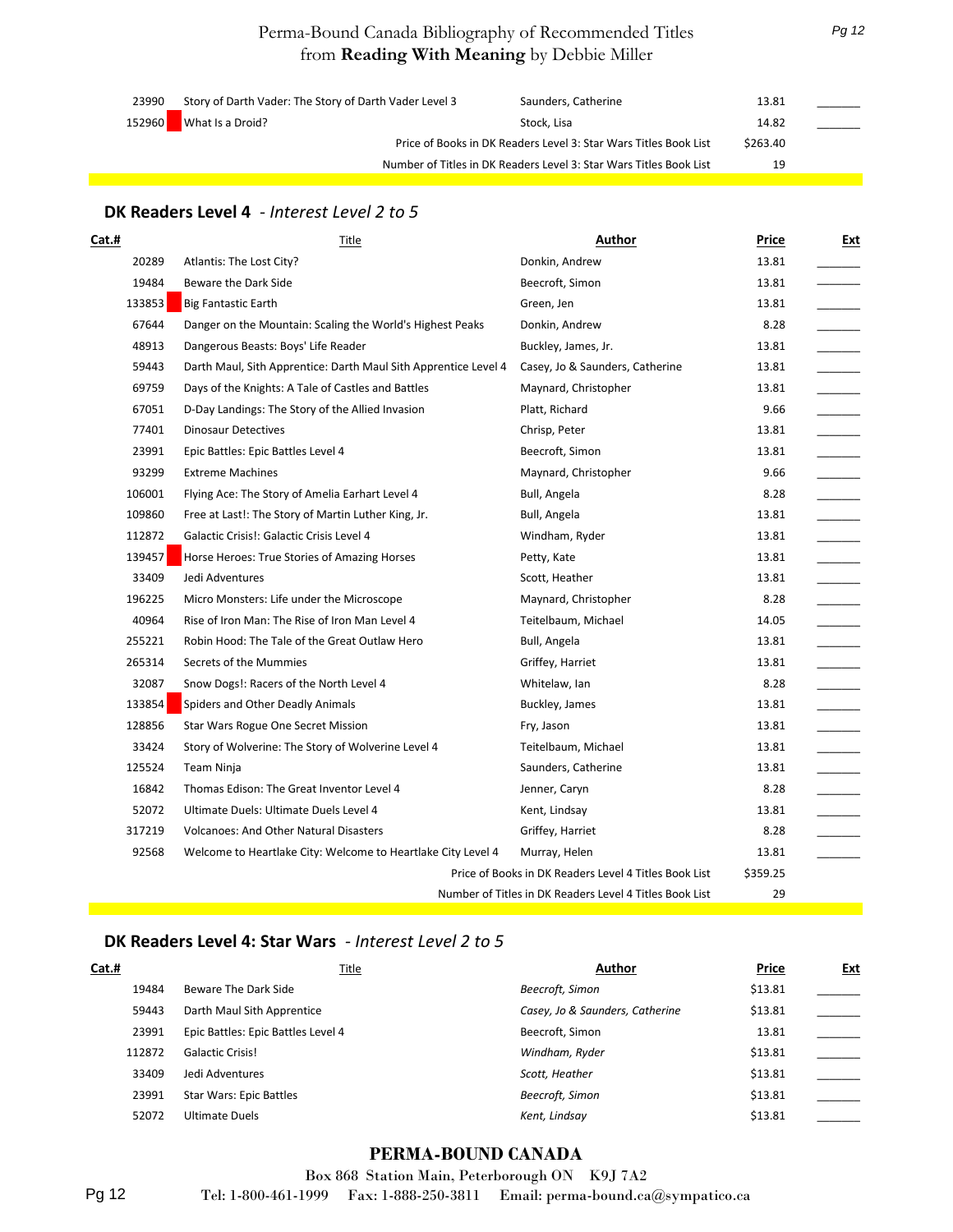Price of Books in DK Readers Level 4: Star Wars Titles Book List \$96.67 Number of Titles in DK Readers Level 4: Star Wars Titles Book List \$7.00

| <b>Eyewitness Books: Animals</b> - Interest Level 5 to 9 |  |
|----------------------------------------------------------|--|
|----------------------------------------------------------|--|

| Cat.#   | Title                     | Author                                                 | Price    | <u>Ext</u> |
|---------|---------------------------|--------------------------------------------------------|----------|------------|
| 12968   | Amphibian                 | Clarke, Barry                                          | \$25.31  |            |
| 99422   | Animal                    | Jackson, Tom                                           | \$19.58  |            |
| 30595   | Bird                      | Burnie, David                                          | \$25.31  |            |
| 85915   | Cat                       | Clutton-Brock, Juliet                                  | \$19.58  |            |
| 85918   | Dinosaur                  | Lambert, David                                         | \$19.58  |            |
| 85919   | <b>Dog</b>                | Clutton-Brock, Juliet                                  | \$19.58  |            |
| 84339   | Eagle & Birds of Prey     | Parry-Jones, Jemima                                    | \$19.58  |            |
| 47217   | <b>Endangered Animals</b> | Hoare, Ben & Jackson, T.                               | \$30.04  |            |
| 139440  | Horse                     | Clutton-Brock, Juliet                                  | \$19.58  |            |
| 156480  | Insect                    | Mound, Laurence A.                                     | \$19.58  |            |
| 188179  | Mammal                    | Parker, Steve                                          | \$25.31  |            |
| 60836   | Reptile                   | McCarthy, Colin                                        | \$19.58  |            |
| 89005   | Shark                     | MacQuitty, Miranda                                     | \$19.58  |            |
| 323085  | Whale                     | Papastavrou, Vassilli                                  | \$25.31  |            |
| 1076107 |                           | Price of Books in DK Eyewitness: Animals Series List   | \$307.50 |            |
|         |                           | Number of Titles in DK Eyewitness: Animals Series List | 14       |            |

#### **Eyewitness Books: Arts & Literature** *- Interest Level 5 to 9*

| Cat.#   |           | <u>Title</u> | Author                                                           | Price   | <u>Ext</u> |
|---------|-----------|--------------|------------------------------------------------------------------|---------|------------|
| 67270   | Dance     |              | Grau, Andre                                                      | \$25.31 |            |
| 204730  | Music     |              | Ardley, Neil                                                     | \$25.31 |            |
| 209602  | Mythology |              | Philip, Neil                                                     | \$19.58 |            |
| 1044876 |           |              | Price of Books in DK Eyewitness: Arts & Literature Series List   | \$70.20 |            |
|         |           |              | Number of Titles in DK Eyewitness: Arts & Literature Series List |         |            |

#### **Eyewitness Books: Geography** *- Interest Level 5 to 9*

| Cat.#   |                    | Title | Author                                                   | Price    | <u>Ext</u> |
|---------|--------------------|-------|----------------------------------------------------------|----------|------------|
| 17222   | Arctic & Antarctic |       | Taylor, Barbara                                          | \$25.31  |            |
| 99420   | Amazon             |       | Jackson, Tom                                             | \$19.58  |            |
| 16843   | China              |       | Sebag-Montefiore, Poppy                                  | \$17.71  |            |
| 166302  | Jungle             |       | Greenaway, Theresa                                       | \$25.31  |            |
| 219110  | Ocean              |       | MacQuitty, Miranda                                       | \$19.58  |            |
| 1063803 |                    |       | Price of Books in DK Eyewitness: Geography Series List   | \$107.49 |            |
|         |                    |       | Number of Titles in DK Eyewitness: Geography Series List |          |            |

#### **Eyewitness Books: History** *- Interest Level 5 to 9*

| <u>Cat.#</u> | Title                        | Author         | Price   | <u>Ext</u> |
|--------------|------------------------------|----------------|---------|------------|
| 110305       | American Revolution          | Murray, Stuart | \$19.58 |            |
| 72431        | <b>Ancient Civilizations</b> | Fullman, Joe   | \$25.31 |            |
| 85913        | Ancient Egypt                | Hart, George   | \$19.58 |            |
| 85914        | <b>Ancient Greece</b>        | Pearson, Anne  | \$19.89 |            |
|              |                              |                |         |            |

#### **PERMA-BOUND CANADA**

Box 868 Station Main, Peterborough ON K9J 7A2 Tel: 1-800-461-1999 Fax: 1-888-250-3811 Email: perma-bound.ca@sympatico.ca

Pg 13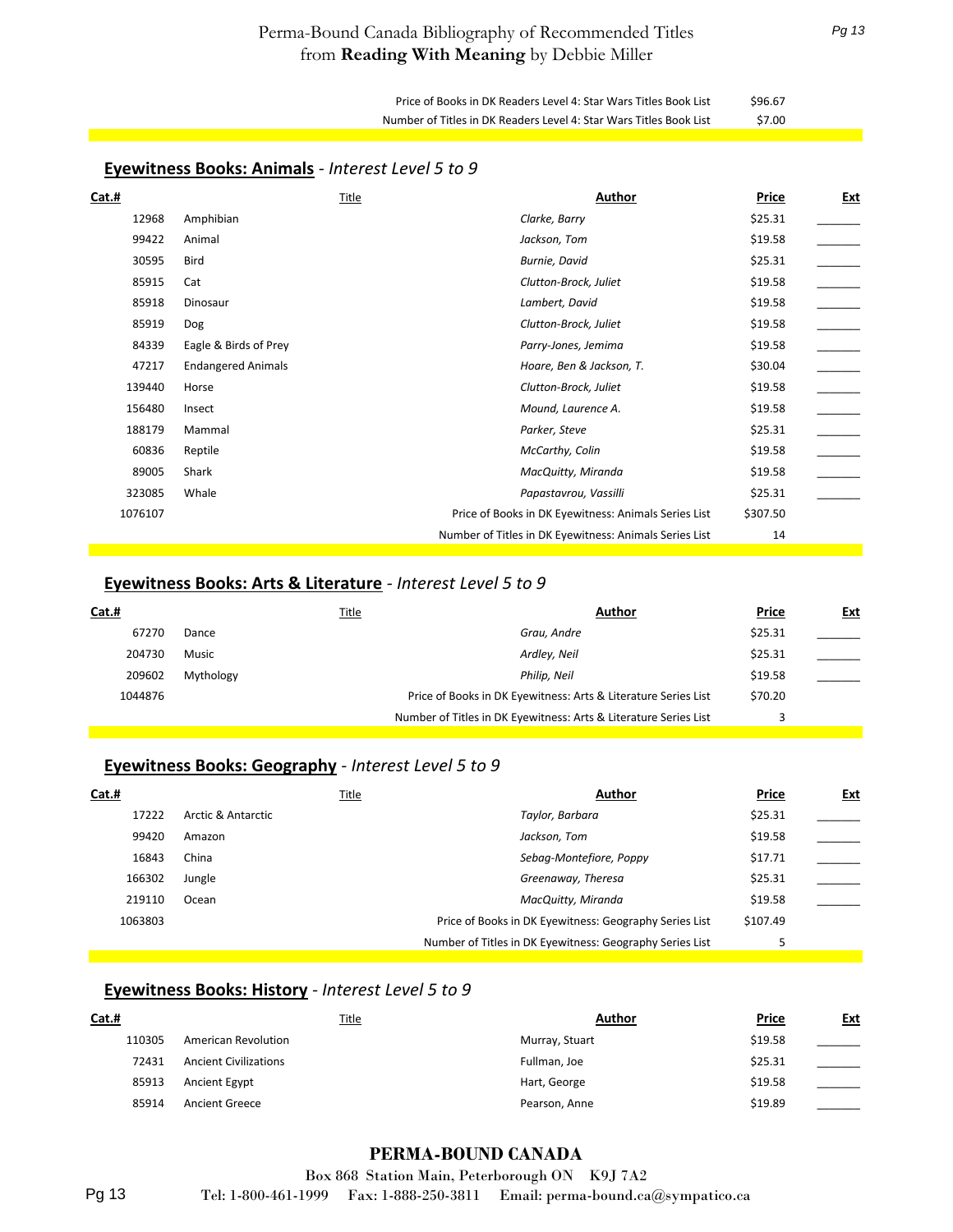| 99421  | <b>Ancient Rome</b>              | James, Simon                                           | \$19.58  |  |
|--------|----------------------------------|--------------------------------------------------------|----------|--|
| 56265  | Arms & Armor                     | Byam, Michele                                          | \$25.31  |  |
| 56266  | Aztec, Inca & Maya (Includes CD) | Baquedano, Elizabeth                                   | \$25.31  |  |
| 25058  | <b>Battle</b>                    | Holmes, Richard                                        | \$25.31  |  |
| 125540 | <b>Bible Lands</b>               | Tubb, Jonathan                                         | \$24.30  |  |
| 47044  | Castle                           | Gravett, Christopher                                   | \$25.31  |  |
| 62220  | Costume                          | Rowland-Warne, L.                                      | \$25.31  |  |
| 84821  | Early Humans                     | Wilkinson, Phil, ed.                                   | \$17.55  |  |
| 89003  | Gandhi                           | Saklani, Juhi                                          | \$19.58  |  |
| 99423  | Knight                           | Gravett, Christopher                                   | \$19.58  |  |
| 193875 | Medieval Life                    | Langley, Andrew                                        | \$25.31  |  |
| 16845  | Mesopotamia                      | Steele, Philip                                         | \$25.31  |  |
| 200387 | Money                            | Cribb, Joe                                             | \$25.31  |  |
| 235630 | Pirate                           | Platt, Richard                                         | \$25.31  |  |
| 241154 | Prehistoric Life                 | Lindsay, William                                       | \$25.31  |  |
| 97260  | Shakespeare                      | Chrisp, Peter                                          | \$19.58  |  |
| 33419  | Soldier                          | Adams, Simon                                           | \$25.31  |  |
| 281859 | Spy                              | Platt, Richard                                         | \$25.31  |  |
| 85932  | Titanic                          | Adams, Simon                                           | \$19.58  |  |
| 138394 | Vietnam War                      | Murray, Stuart                                         | \$19.58  |  |
| 85934  | World War I                      | Adams, Simon                                           | \$19.58  |  |
| 85935  | World War II                     | Adams, Simon                                           | \$19.58  |  |
|        |                                  | Price of Books in DK Eyewitness: History Series List   | \$586.57 |  |
|        |                                  | Number of Titles in DK Eyewitness: History Series List | 26       |  |
|        |                                  |                                                        |          |  |

#### **SELECTIONS FROM LET'S READ & FIND OUT SCIENCE**

#### **Let's Read-and-Find-Out-About Level 1 Science**

| <u>Cat.#</u> | <b>Title</b>                                       | Author                                 | <b>Price</b> | <u>Ext</u> |
|--------------|----------------------------------------------------|----------------------------------------|--------------|------------|
| 6810         | Air Is All Around You                              | Branley, Franklyn M.                   | \$15.83      |            |
| 15161        | Animals in Winter                                  | Bancroft, Henrietta & Van Gelder, Rich | \$15.83      |            |
| 21530        | Baby Whales Drink Milk                             | Esbensen, Barbara Juster               | \$9.49       |            |
| 29762        | Big Tracks, Little Tracks: Following Animal Prints | Selsam, Millicent E.                   | \$15.83      |            |
| 108055       | <b>Bugs Are Insects</b>                            | Rockwell, Anne F.                      | \$16.85      |            |
| 41180        | Cavity Is a Hole in Your Tooth                     | Huelin, Jodi                           | \$9.49       |            |
| 28921        | Clouds                                             | Rockwell, Anne F.                      | \$15.83      |            |
| 100987       | Fireflies in the Night                             | Hawes, Judy                            | \$9.49       |            |
| 110948       | From Caterpillar to Butterfly                      | Heiligman, Deborah                     | \$15.83      |            |
| 111287       | From Tadpole to Frog                               | Pfeffer, Wendy                         | \$15.83      |            |
| 141659       | How a Seed Grows                                   | Jordan, Helene J.                      | \$15.83      |            |
| 141632       | How Animal Babies Stay Safe                        | Fraser, Mary Ann                       | \$9.49       |            |
| 142407       | How Many Teeth?                                    | Showers, Paul                          | \$9.49       |            |
| 151910       | I'm Growing!                                       | Aliki                                  | \$9.49       |            |
| 205630       | My Feet                                            | Aliki                                  | \$9.49       |            |
| 205751       | My Five Senses                                     | Aliki                                  | \$15.83      |            |
| 206200       | My Hands                                           | Aliki                                  | \$9.49       |            |
| 239631       | POP!: A Book about Bubbles                         | Bradley, Kimberly Brubaker             | \$15.83      |            |
| 274319       | Sleep Is for Everyone                              | Showers, Paul                          | \$9.49       |            |
| 275830       | Snow Is Falling                                    | Branley, Franklyn M.                   | \$15.83      |            |

#### **PERMA-BOUND CANADA**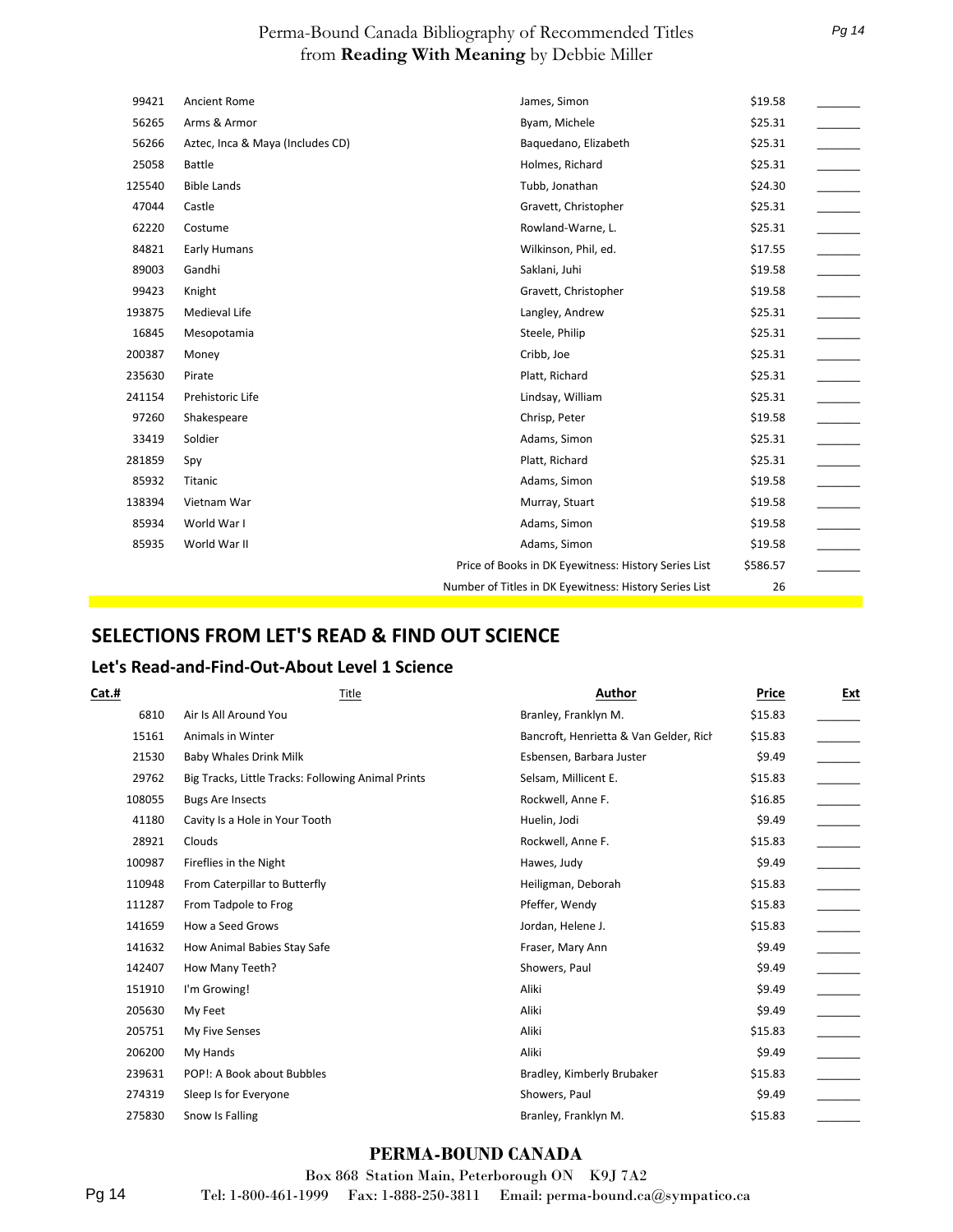| 278820 | Sounds All Around            | Pfeffer, Wendy                                                         | \$15.83  |  |
|--------|------------------------------|------------------------------------------------------------------------|----------|--|
| 283403 | Starfish                     | Hurd, Edith Thacher                                                    | \$15.83  |  |
| 116035 | Tree Is a Plant              | Bulla, Clyde Robert                                                    | \$16.85  |  |
| 323568 | What Lives in a Shell?       | Zoehfeld, Kathleen Weidner                                             | \$15.83  |  |
| 324003 | What's Alive?                | Zoehfeld, Kathleen Weidner                                             | \$15.83  |  |
| 108052 | What's It Like to Be a Fish? | Pfeffer, Wendy                                                         | \$16.85  |  |
| 325902 | Where Are the Night Animals? | Fraser, Mary Ann                                                       | \$15.83  |  |
| 325937 | Where Do Chicks Come From?   | Sklansky, Amy E.                                                       | \$15.83  |  |
|        |                              | Price of Books in Let's Read-and-Find-Out-About Level 1 - Science List | \$389.24 |  |
|        |                              | Number of Titles in Let's Read-and-Find-Out-About Level 1 Series List  | 28       |  |

#### **Let's Read-and-Find-Out-About Level 2 Science**

| Cat.#  | <b>Title</b>                            | Author                      | Price   | Ext |
|--------|-----------------------------------------|-----------------------------|---------|-----|
| 2394   | Almost Gone: The World's Rarest Animals | Jenkins, Steve              | \$15.83 |     |
| 15987  | <b>Ant Cities</b>                       | Dorros, Arthur              | \$15.83 |     |
| 25226  | Be a Friend to Trees                    | Lauber, Patricia            | \$15.83 |     |
| 62050  | Corn Is Maize: The Gift of the Indians  | Aliki                       | \$15.83 |     |
| 228228 | Digging up Dinosaurs                    | Aliki                       | \$15.83 |     |
| 81438  | Down Comes the Rain                     | Branley, Franklyn M.        | \$15.83 |     |
| 82407  | Drop of Blood                           | Showers, Paul               | \$15.83 |     |
| 147219 | Droughts                                | Stewart, Melissa            | \$16.85 |     |
| 89622  | Energy Makes Things Happen              | Bradley, Kimberly Brubaker  | \$15.83 |     |
| 104629 | Flash, Crash, Rumble, and Roll          | Branley, Franklyn M.        | \$15.83 |     |
| 127551 | <b>Flood Warning</b>                    | Kenah, Katharine            | \$16.85 |     |
| 106377 | Follow the Water from Brook to Ocean    | Dorros, Arthur              | \$15.83 |     |
| 107056 | Forces Make Things Move                 | Bradley, Kimberly Brubaker  | \$15.83 |     |
| 116037 | Fossils Tell of Long Ago                | Aliki                       | \$11.79 |     |
| 108043 | Germs Make Me Sick!                     | Berger, Melvin              | \$16.85 |     |
| 16742  | Gravity Is a Mystery                    | Branley, Franklyn M.        | \$15.83 |     |
| 132670 | Hear Your Heart                         | Showers, Paul               | \$15.83 |     |
| 141684 | How Do Apples Grow?                     | Maestro, Betsy              | \$15.83 |     |
| 141685 | How Do Birds Find Their Way?            | Gans, Roma                  | \$15.83 |     |
| 142449 | <b>How Mountains Are Made</b>           | Zoehfeld, Kathleen Weidner  | \$15.83 |     |
| 19136  | How People Learned to Fly               | Hodgkins, Fran              | \$15.83 |     |
| 107934 | Hurricane Watch                         | Stewart, Melissa            | \$16.85 |     |
| 87415  | In the Rainforest                       | Duke, Kate                  | \$15.83 |     |
| 175142 | Let's Go Rock Collecting                | Gans, Roma                  | \$15.83 |     |
| 38441  | Life in a Coral Reef                    | Pfeffer, Wendy              | \$15.83 |     |
| 76055  | Light Is All Around Us                  | Pfeffer, Wendy              | \$15.83 |     |
| 96184  | Little Butterfly                        | Shahan, Sherry              | \$14.82 |     |
| 181412 | Look out for Turtles!                   | Berger, Melvin              | \$9.49  |     |
| 197165 | Milk from Cow to Carton                 | Aliki                       | \$15.83 |     |
| 201399 | Moon Seems to Change                    | Branley, Franklyn M.        | \$15.83 |     |
| 108656 | Moon Seems to Change                    | Branley, Franklyn Mansfield | \$16.85 |     |
| 220520 | Oil Spill!                              | Berger, Melvin              | \$15.83 |     |
| 231567 | Penguin Chick                           | Tatham, Betty               | \$15.83 |     |
| 149271 | Pinocchio Rex and Other Tyrannosaurs    | Stewart, Melissa            | \$16.85 |     |
| 235847 | Planets in Our Solar System             | Branley, Franklyn M.        | \$15.83 |     |
| 107894 | <b>Sharks Have Six Senses</b>           | Waters, John F.             | \$16.85 |     |
| 108653 | Simple Machines                         | Ward, D. J.                 | \$16.85 |     |
| 273403 | Skeleton Inside You                     | Balestrino, Philip          | \$15.83 |     |
| 148989 | Spider-Man Down to a Science!           | West, Alexandra             | \$14.82 |     |

#### **PERMA-BOUND CANADA**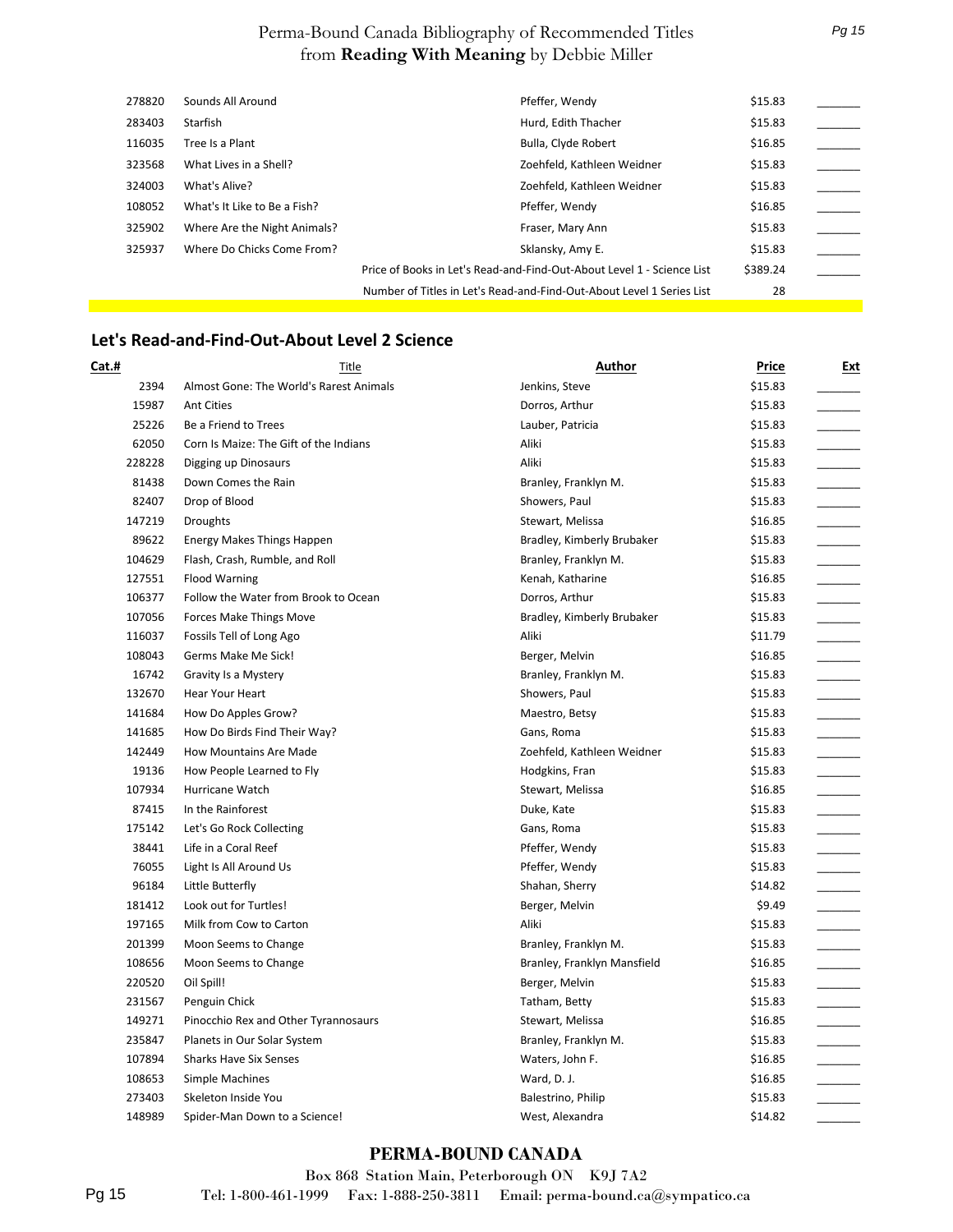| 281049                                                                | <b>Spinning Spiders</b>                                      | Berger, Melvin                                                         | \$15.83  |  |
|-----------------------------------------------------------------------|--------------------------------------------------------------|------------------------------------------------------------------------|----------|--|
|                                                                       |                                                              |                                                                        |          |  |
| 289812                                                                | Sun: Our Nearest Star                                        | Branley, Franklyn M.                                                   | \$15.83  |  |
| 116038                                                                | Sunshine Makes the Seasons                                   | Branley, Franklyn Mansfield                                            | \$16.85  |  |
| 304300                                                                | <b>Tornado Alert</b>                                         | Branley, Franklyn M.                                                   | \$15.83  |  |
| 317210                                                                | Volcanoes                                                    | Branley, Franklyn M.                                                   | \$15.83  |  |
| 323309                                                                | What Happens to a Hamburger                                  | Showers, Paul                                                          | \$15.83  |  |
| 57692                                                                 | What Happens to Our Trash?                                   | Ward, D. J.                                                            | \$15.83  |  |
| 323712                                                                | What Makes a Magnet?                                         | Branley, Franklyn M.                                                   | \$15.83  |  |
| 108050                                                                | What Makes Day and Night                                     | Branley, Franklyn Mansfield                                            | \$16.85  |  |
| 323754                                                                | What Makes Day and Night                                     | Branley, Franklyn M.                                                   | \$15.83  |  |
| 323900                                                                | What Will the Weather Be?                                    | DeWitt, Lynda                                                          | \$15.83  |  |
| 33602                                                                 | What's so Bad About Gasoline?: Fossil Fuels and What They Do | Rockwell, Anne F.                                                      | \$15.83  |  |
| 48647                                                                 | Where Did Dinosaurs Come From?                               | Zoehfeld, Kathleen Weidner                                             | \$15.83  |  |
| 328349                                                                | Who Eats What?: Food Chains and Food Webs                    | Lauber, Patricia                                                       | \$15.83  |  |
| 329311                                                                | Why Do Leaves Change Color?                                  | Maestro, Betsy                                                         | \$15.83  |  |
| 329514                                                                | Wiggling Worms at Work                                       | Pfeffer, Wendy                                                         | \$15.83  |  |
| 341653                                                                | Zipping, Zapping, Zooming Bats                               | Earle, Ann                                                             | \$15.83  |  |
|                                                                       |                                                              | Price of Books in Let's Read-and-Find-Out-About Level 1 - Science List | \$884.28 |  |
| Number of Titles in Let's Read-and-Find-Out-About Level 1 Series List |                                                              | 56                                                                     |          |  |

#### **NATIONAL GEOGRAPHIC - SELECTED SETS & SERIES**

#### **National Geographic Kids Chapters** *(National Geographic) - Interest Level K to 3 and 2 to 5*

| Cat.#  | Title                                                                                         | Author                     | Price   | <u>Ext</u> |
|--------|-----------------------------------------------------------------------------------------------|----------------------------|---------|------------|
| 158517 | Adventure Cat!                                                                                | Zoehfeld, Kathleen Weidner | \$15.83 |            |
| 97684  | Animal Friendship! Collection: Amazing Stories of Animal Fr National Geographic Editors       |                            | \$24.65 |            |
| 57805  | Ape Escapes!: And More True Stories of Animals Behaving I Newman, Aline                       |                            | \$15.83 |            |
| 57806  | Best Friends Forever!: And More True Stories of Animal Fric Shields, Amy                      |                            | \$15.83 |            |
| 65870  | Crocodile Encounters!: And More True Stories of Adventur Barr, Brady                          |                            | \$15.83 |            |
| 127447 | Danger on the Mountain: True Stories of Extreme Adventui Treinish, Gregg                      |                            | \$15.83 |            |
| 125559 | Diving with Sharks!: And More True Stories of Extreme Adv Gurevich, Margaret                  |                            | \$15.83 |            |
| 98752  | Dog Finds Lost Dolphins!: And More True Stories of Amazin Carney, Elizabeth                   |                            | \$15.83 |            |
| 136456 | Dog on a Bike and More True Stories of Amazing Animal Ta Donohue, Moira Rose                  |                            | \$15.83 |            |
| 97686  | Funny Animals! Collection: Amazing Stories of Hilarious Ani National Geographic Editors       |                            | \$24.65 |            |
| 143765 | Hero Dogs                                                                                     | Quattlebaum, Mary          | \$15.83 |            |
| 110015 | Hoops to Hippos!: True Stories of a Basketball Star on Safar Diaw, Boris                      |                            | \$15.83 |            |
| 110016 | Hoot, Hoot, Hooray!: And More True Stories of Amazing Ar Blewett, Ashlee Brown                |                            | \$15.83 |            |
| 90219  | Horse Escape Artist!: And More True Stories of Animals Bel Blewett, Ashlee Brown              |                            | \$15.83 |            |
| 97678  | Kangaroo to the Rescue!: And More True Stories of Amazin Donohue, Moira Rose                  |                            | \$15.83 |            |
| 127448 | Living with Wolves!: True Stories of Adventures with Anima Dutcher, Jim                       |                            | \$15.83 |            |
| 97614  | Lucky Leopards!: And More True Stories of Amazing Anima Newman, Aline Alexander               |                            | \$15.83 |            |
| 136457 | Monster Fish!: True Stories of Adventure with Animals                                         | Hogan, Zeb                 | \$15.83 |            |
| 148598 | My Best Friend Is a Dolphin!: And More True Dolphin Storie Donohue, Moira Rose                |                            | \$15.83 |            |
| 90220  | Parrot Genius!: And More True Stories of Amazing Animal 1Donohue, Moira Rose                  |                            | \$15.83 |            |
| 112879 | Rascally Rabbits!: And More True Stories of Animals Behavi Newman, Aline Alexander            |                            | \$15.83 |            |
| 112880 | Rhino Rescue!: And More True Stories of Saving Animals                                        | Meeker, Clare              | \$15.83 |            |
| 158518 | Rock Stars!                                                                                   | Bramucci, Steve            | \$15.83 |            |
| 97679  | Scrapes with Snakes!: True Stories of Adventures with Anin Barr, Brady & Zoehfeld, Kathleen \ |                            | \$15.83 |            |
| 148600 | Terrier Trouble! and More True Stories of Animals Behavin Ransom, Candice                     |                            | \$15.83 |            |
| 65871  | Tiger in Trouble!: And More True Stories of Amazing Anima Halls, Kelly Milner                 |                            | \$15.83 |            |

#### **PERMA-BOUND CANADA**

Box 868 Station Main, Peterborough ON K9J 7A2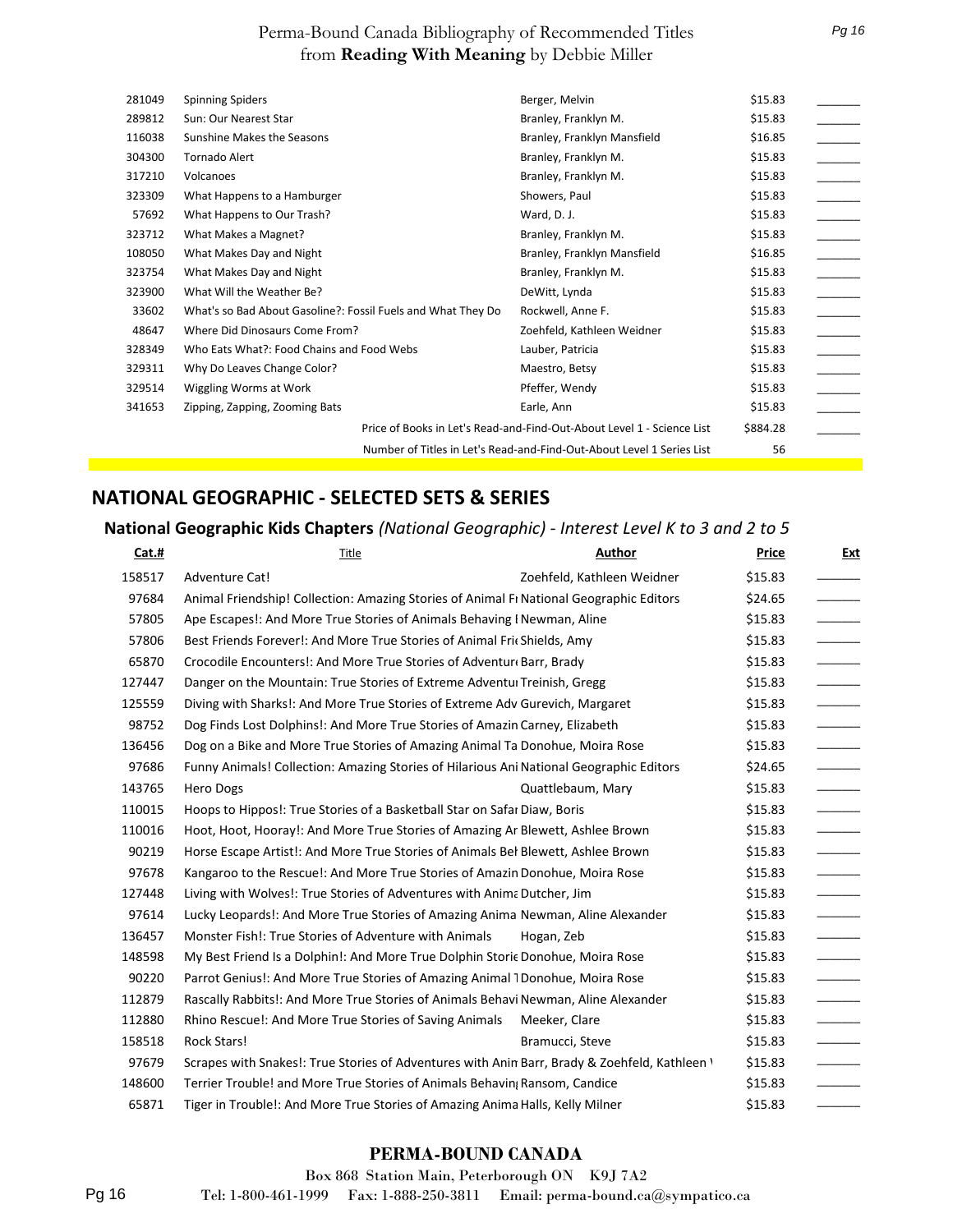| 97687  | To the Rescue! Collection: Amazing Stories of Courageous / National Geographic Editors |    |  |
|--------|----------------------------------------------------------------------------------------|----|--|
| 125561 | Together Forever! True Stories of Amazing Animal Friendsh Quattlebaum, Mary            |    |  |
| 97615  | Whale Who Won Hearts!: And More True Stories of Advent Skerry, Brian                   |    |  |
| 143766 | White Water!<br>Maloney, Brenna                                                        |    |  |
|        | Price of Books in National Geographic Kids Chapters Series List                        |    |  |
|        | Number of Titles in National Geographic Kids Chapters Series List                      | 30 |  |

#### **National Geographic Little Kids***(National Geographic) - Interest Level K to 3*

| Cat.#  | Title                                                     | Author                                                          | Price    | Ext |
|--------|-----------------------------------------------------------|-----------------------------------------------------------------|----------|-----|
| 55363  | First Big Book of Dinosaurs                               | Hughes, Catherine D.                                            | \$23.56  |     |
| 65868  | First big Book of Space                                   | Hughes, Catherine D.                                            | \$38.55  |     |
| 136447 | First Big Book of Weather                                 | De Seve, Karen                                                  | \$23.28  |     |
| 90239  | Little Kids First big Book of Bugs                        | Hughes, Catherine D.                                            | \$23.28  |     |
| 46122  | National Geographic Little Kids First Big Book of Animals | Hughes, Catherine D.                                            | \$23.56  |     |
| 97667  | National Geographic Little Kids First Big Book of Who     | Esbaum, Jill                                                    | \$23.60  |     |
|        |                                                           | Price of Books in National Geographic Little Kids Series List   | \$155.83 |     |
|        |                                                           | Number of Titles in National Geographic Little Kids Series List | 6        |     |

#### **National Geographic Kids Everything** *(National Geographic) - Interest Level 4 to 7*

| <u>Cat.#</u> | Title                                                                                            | Author                                                              | Price    | <u>Ext</u> |
|--------------|--------------------------------------------------------------------------------------------------|---------------------------------------------------------------------|----------|------------|
| 57699        | Ancient Egypt: Dig into a Treasure Trove of Facts, Photos, and Fun Boyer, Crispin                |                                                                     | \$22.91  |            |
| 48953        | Big Cats: Pictures to Purr about and Info to Make You Roar!                                      | Carney, Elizabeth                                                   | \$21.53  |            |
| 97697        | Birds of Prey: Swoop in for Seriously Fierce Photos and Amazing In Hoena, Blake                  |                                                                     | \$22.95  |            |
| 48954        | Castles: Capture These Facts, Photos, and Fun to Be King of the Ca Boyer, Crispin                |                                                                     | \$21.53  |            |
| 65869        | Dogs: All the Canine Facts, Photos, and Fun That You Can Get Your Baines, Becky & Weitzman, Gary |                                                                     | \$22.91  |            |
| 57700        | Dolphins: Dolphin Facts, Photos, and Fun That Will Make You Flip! Carney, Elizabeth              |                                                                     | \$22.91  |            |
| 97698        | Insects: All the Facts, Photos, and Fun to Make You Buzz                                         | Gleason, Carrie & Martins, Dino J.                                  | \$22.95  |            |
| 75571        | Pets: Furry Facts, Photos, and Fun-Unleashed!                                                    | Spears, James                                                       | \$22.91  |            |
| 127450       | Predators: All the Photos, Facts, and Fun You Can Sink Your Teeth Hoena, Blake                   |                                                                     | \$22.95  |            |
| 127451       | Reptiles: Snap up All the Photos, Facts, and Fun                                                 | Hoena, Blake                                                        | \$22.95  |            |
| 112882       | Robotics: All the Robotic Photos, Facts, and Fun!                                                | Swanson, Jennifer                                                   | \$22.95  |            |
| 71560        | Rocks and Minerals: Dazzling Gems of Photos and Info That Will Rc Tomecek, Steve                 |                                                                     | \$22.91  |            |
| 112883       | Sports: All the Photos, Facts, and Fun to Make You Jump!                                         | Zweig, Eric                                                         | \$22.95  |            |
| 75572        | Volcanoes & Earthquakes: Earthshaking Photos, Facts, and Fun!                                    | Furgang, Kathy                                                      | \$22.91  |            |
| 125063       | Weather: Facts, Photos, and Fun That Will Blow Your Mind!                                        | Furgang, Kathy                                                      | \$22.57  |            |
|              |                                                                                                  | Price of Books in National Geographic Kids Everything Series List   | \$340.79 |            |
|              |                                                                                                  | Number of Titles in National Geographic Kids Everything Series List | 15       |            |

#### **Mathematics Readers** *(Teacher Created Materials)*

#### **NEW in 2017**

*Pg 17*

| Cat.# |        | Title                                                                          | Author                            | Price | Ext |
|-------|--------|--------------------------------------------------------------------------------|-----------------------------------|-------|-----|
|       | 143598 | Amazing Animals: Critter Camp: Division                                        | Ruggieri, Linda and Bernardo, Kat | 18.88 |     |
|       | 143593 | Amazing Animals: Wild Whales: Addition and Subtraction                         | Pioch, Melissa                    | 18.88 |     |
|       | 143602 | Art and Culture: Desserts Around the World: Comparing Fractions Davies, Monika |                                   | 18.88 |     |
|       | 143611 | Art and Culture: Exploring the Louvre: Shapes                                  | Pioch, Marc                       | 18.88 |     |
|       | 143610 | Art and Culture: The Stories of Constellations: Shapes                         | Lacey, Saskia                     | 18.88 |     |
|       | 143608 | Engineering Marvels: Stand-Out Skyscrapers: Area                               | Monsman, Stacy                    | 18.88 |     |
|       | 143603 | Fun and Games: Clockwork Carnival: Measuring Time                              | Conklin, Wendy                    | 18.88 |     |

#### **PERMA-BOUND CANADA**

Box 868 Station Main, Peterborough ON K9J 7A2

Tel: 1-800-461-1999 Fax: 1-888-250-3811 Email: perma-bound.ca@sympatico.ca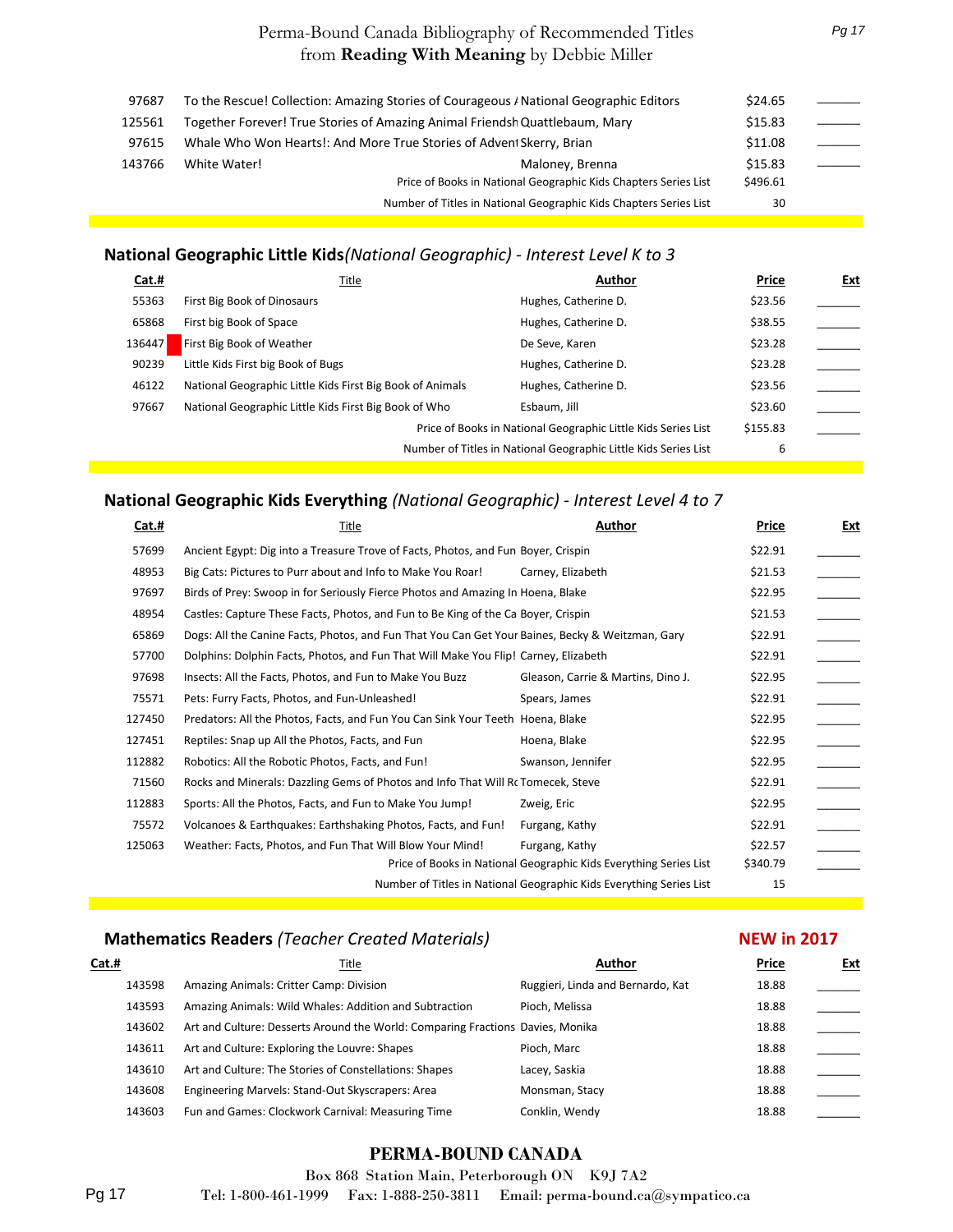| 143597 | Fun and Games: Planning a Perfect Party: Division                                     | McKissick, Katherine                                                | 18.88    |  |
|--------|---------------------------------------------------------------------------------------|---------------------------------------------------------------------|----------|--|
| 146964 | History of Number Systems: Place Value                                                | Esmay, Gabriel                                                      | 19.89    |  |
| 143601 | History of Victorian Innovations: Equivalent Fractions                                | Lacey, Saskia                                                       | 18.88    |  |
| 143604 | Money Matters: What's It Worth? Financial Literacy                                    | Maloof, Torrey                                                      | 18.88    |  |
| 143609 | On the Job: Contractors: Perimeter and Area                                           | Anderson, Rane                                                      | 18.88    |  |
| 143607 | On the Job: Landscape Architects: Perimeter                                           | Conklin, Wendy                                                      | 18.88    |  |
| 143600 | Spectacular Sports: World's Toughest Races: Understanding Fracti Lacey, Saskia        |                                                                     | 18.88    |  |
| 143599 | STEM: Mission to Mars: Problem Solving                                                | Anderson, Rane                                                      | 18.88    |  |
| 143595 | STEM: The Science of Travel: Multiplication                                           | Bernardo, Kat                                                       | 18.88    |  |
| 143596 | Travel Adventures: Carlsbad Caverns: Identifying Arithmetic Patter Rice, Dona Herweck |                                                                     | 18.88    |  |
| 143606 | Travel Adventures: The Grand Canyon: Data                                             | Anderson, Rane                                                      | 18.88    |  |
| 143605 | Your World: Investigating Measurement: Volume and Mass                                | Maloof, Torrey                                                      | 18.88    |  |
| 143594 | Your World: Shopping Secrets: Multiplication                                          | Jovin, Michelle                                                     | 18.88    |  |
|        |                                                                                       | Price of Books in Mathematical Readers Series List                  | \$378.61 |  |
|        |                                                                                       | Number of Titles in National Geographic Kids Everything Series List | 20       |  |
|        |                                                                                       |                                                                     |          |  |

#### *Chapter 8 In May*

**Referenced Titles** *- Books Recommendation / Opinion Piece for Book Lovers : Synthesis*

#### **Narrative Nonfiction Titles**

| Cat.#  | Title                                                  | Author                                                              | Price   | Ext |
|--------|--------------------------------------------------------|---------------------------------------------------------------------|---------|-----|
| 176001 | Librarian of Basra: A True Story from Irag             | Winter, Jeanette                                                    | \$25.64 |     |
| 37812  | Nasreen's Secret School: A True Story from Afghanistan | Winter, Jeanette                                                    | \$26.65 |     |
| 32102  | Wangari's Trees of Peace: A True Story from Africa     | Winter, Jeanette                                                    | \$25.65 |     |
|        |                                                        | Price of Books in Narrative Nonfiction Titles List                  | \$77.94 |     |
|        |                                                        | Number of Titles in National Geographic Kids Everything Series List |         |     |

#### **Fiction Titles**

| Cat.#  | Title                                            | Author                                  | Price   | Ext |
|--------|--------------------------------------------------|-----------------------------------------|---------|-----|
| 8576   | Alphabet Tree                                    | Lionni, Leo                             | \$17.86 |     |
| 43769  | City Dog, Country Frog                           | Willems, Mo                             | \$26.65 |     |
| 93520  | Fables                                           | Lobel, Arnold                           | \$16.85 |     |
| 43849  | How Rocket Learned to Read                       | Hills, Tad                              | \$26.65 |     |
| 107356 | R Is for Rocket: An ABC Book                     | Hills, Tad                              | \$26.65 |     |
| 60407  | Rocket Writes a Story                            | Hills, Tad                              | \$26.65 |     |
| 265506 | See the Ocean                                    | Condra, Estelle                         | \$24.92 |     |
| 286480 | Story of Jumping Mouse: A Native American Legend | Steptoe, John                           | \$16.85 |     |
| 291535 | Table Where Rich People Sit                      | Baylor, Byrd                            | \$17.86 |     |
|        |                                                  | Price of Books in Fiction Titles List   | \$59.63 |     |
|        |                                                  | Number of Titles in Fiction Titles List | 3       |     |

#### **PERMA-BOUND GUARANTEE**

If a book in our Perma-Bound binding fails to meet your expectations, we will replace it.

#### **PERMA-BOUND CANADA**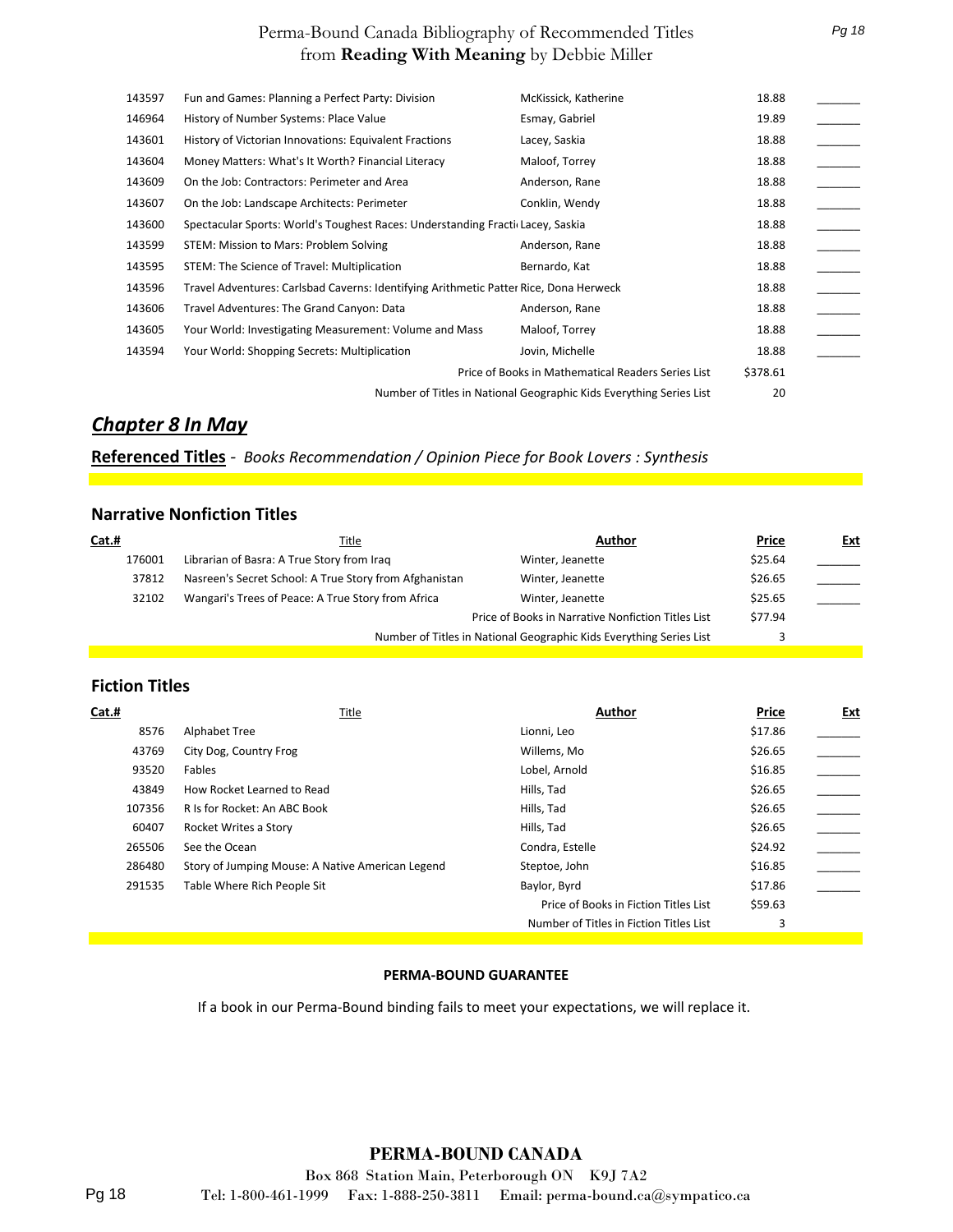#### **PERMA-BOUND CANADA**

Series titles that you should replace with a Guaranteed Perma-Bound Book

## **Reasons to Order from Perma-Bound Canada**

- $\ddot{\phantom{1}}$  Perma-Bound Canada has more than 43,200 titles in our Perma-Bound binding
- **Our Perma-Bound binding is unconditionally guaranteed** If a book in our Perma-Bound binding fails to meet your expectations, we will replace it
- Four Titles Selection Personnel in our Collection Development Department each with a MLS Degree and at least 7-years' experience with title selection that have hand-selected every volume that we turn into a Perma-Bound book
- Perma-Bound Canada has a dedicated Sales Team and a Canada-based Customer Support Service Team based in Peterborough Ontario to help you with all your selection and service needs
- $\leftarrow$  FREE Shipping
- $\leftarrow$  FREE MARC Records
- $\frac{1}{2}$  FREE Attached Spine Labels as per Your Specifications
- $\ddot{\phantom{1}}$  FREE Attached Barcode Labels as per Your Specifications
- FREE Elephant & Piggie Plush Toy (Value: \$42.95) with the purchase or either the entire set of Elephant & Piggie (Catalogue Num: 1082745) **OR** if your total purchase order is more than \$1,250